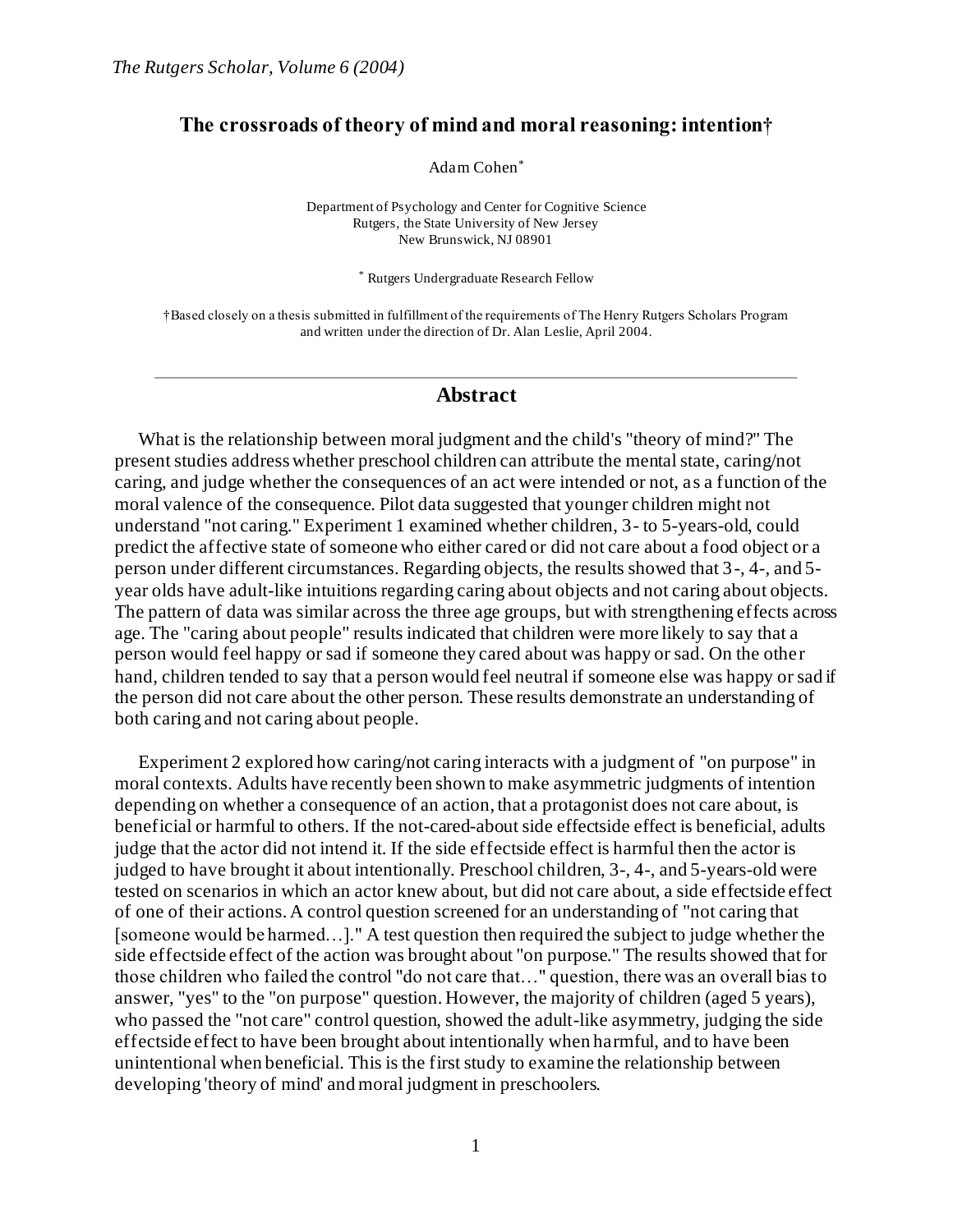# **Introduction**

A wealth of studies have been conducted and a vast literature exists in both "theory of mind" and moral reasoning research, two areas of cognitive psychology. However, the relationship between the development of these two domains has received very little attention. One significant way in which these two domains are related to each other is through the concept of *intention*. Intentionality, in the sense of acting purposefully (as opposed to intentionality in the philosophical sense of "aboutness"), is central to acquiring a "theory of mind." Purposefulness in action is also crucially involved in moral (and legal) judgment.

### **Moral development**

The history of moral reasoning research that still applies to today's theories can be traced back to the Swiss psychologist Jean Piaget and his landmark book, *The Moral Judgment of the Child* (1932). Piaget classified children into one of several categories based on their level of moral development.

Before two years of age, Piaget suggested that a child has no moral rules but rather their behavior is governed solely by motor abilities. They have no understanding of social cooperation and everything is viewed from their wants and desires.

During the third year, the child begins to develop a sense of morality. Piaget breaks this development up into two stages. In the first phase called morality of constraint, children between about two and seven years of age are very rigid in their beliefs of moral concepts. It is at this stage that the child is said to be egocentric because they are not capable, according to Piaget, of taking someone else's perspective into account, and so they are unable to use intention as a basis for understanding behavior. Children at this stage are "heteronomous," meaning they see moral rules as being inflexible and behaviors as being either right or wrong (Duska and Whelan, 1975). That children see moral rules this way is grounded in the unilateral respect children have for adult authority (Lapsley, 1996).

After the age of seven, children gradually move into the second phase, labeled the morality of cooperation. By developing equal relationships with peers, children transition from heteronomy to autonomy by being provided with a social environment that encourages them to work cooperatively together, changing rules through mutual consent. This stage is characterized by flexibility in that the child realizes that rules are not absolute and can be changed. Also, the child develops the ability to take multiple points of view, enabling them to make moral judgments based on the intent behind the behavior. This stage is grounded by the mutual respect that characterizes a society of equals (Lapsley, 1996).

Although Piaget was a meticulous observer and advanced entire fields of research in psychology, many of his studies including his moral reasoning work were experimentally flawed. Other psychologists picked up Piaget's work and produced more carefully designed studies. Even though these studies were also flawed, they were important in the sense that they "established a tradition of the empirical study of human judgments, as opposed to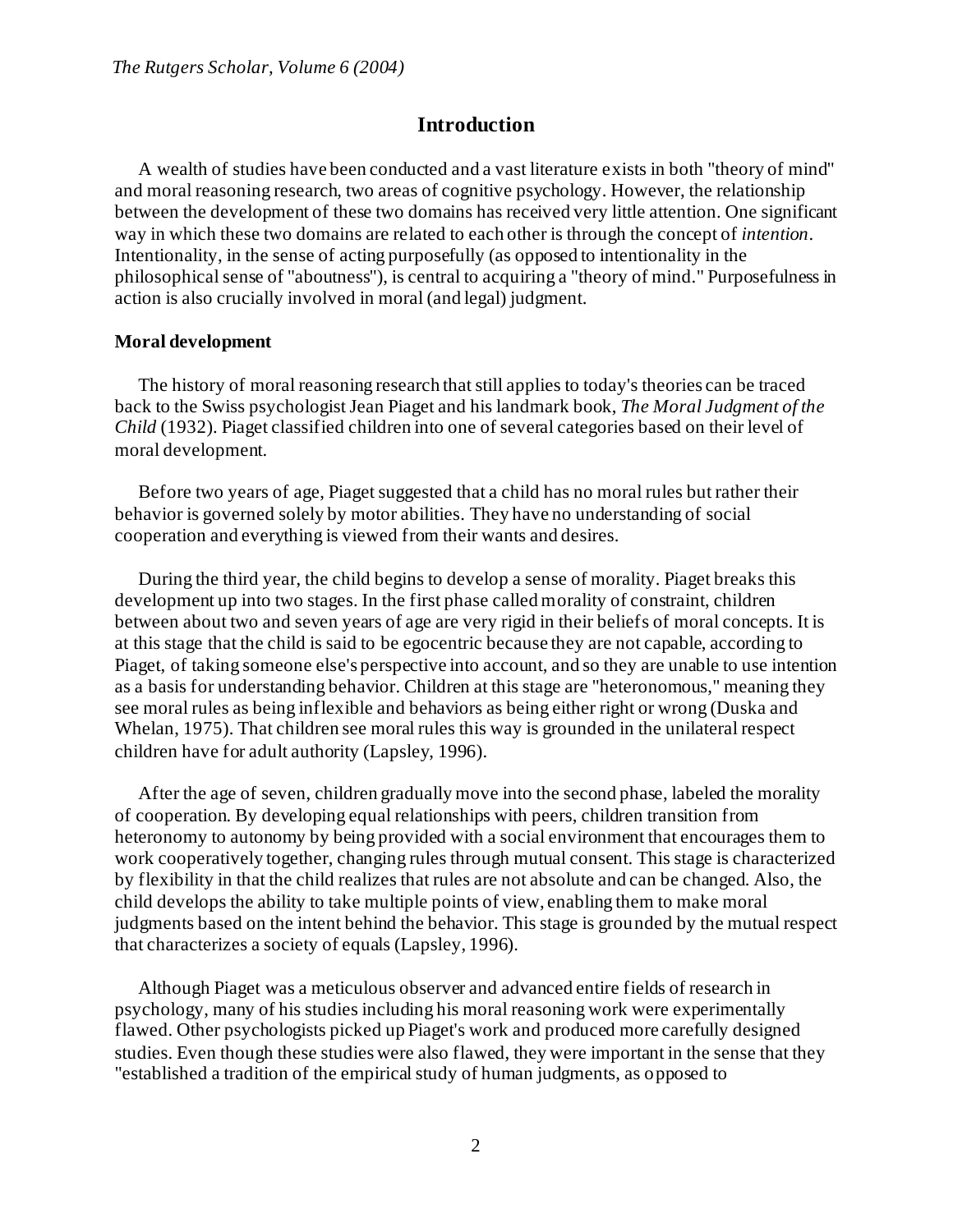behaviors…[D]evelopmental psychology came to the study of cognition far earlier than did many other fields of psychology" (Darley and Shultz, 1990).

Another early, major contributor to the area of moral development was Lawrence Kohlberg. Influenced by Piaget and moral philosophers, Kohlberg held that moral judgments progress through an unvarying, irreversible series of stages (for review see Kohlberg, 1981). Progress through the stages is moved forward by interactions with peers, but not everyone reaches the highest level of moral development, according to Kohlberg. By evaluating not the decision itself but the justification behind it, Kohlbergians have seemed to assume that all moral decisions are equally amenable to justification (Darley and Shultz, 1990).

More recent studies have challenged as well as modified the work of pioneers such as Piaget and Kohlberg in order to better fit empirical and theoretical anomalies. Turiel and his colleagues are responsible for an important line of research that draws a clear distinction between two domains of knowledge. They have demonstrated that children understand the distinction between moral rules (e.g. lying, stealing) and social conventions (e.g. dress code, forms of address) early in development (Turiel, 1983; Nucci and Nucci, 1982). They regard moral rules as obligatory, universal, and unalterable. They view social-conventional rules as alterable, based on society consensus. There may even be a cultural influence such that the distinction between "morality" and "convention" varies between cultures (Shweder et al, 1987). Kohlberg claimed a cross-cultural universality of his stages, but other findings challenge this claim (Gilligan, 1982).

Related work by Smetana (1990) looked at the relationship between moral and conventional judgments and the effects of language development on those judgments. Consistent with previous findings, children around 3.5-years-old distinguish morality and convention on all criteria, including permissibility, seriousness, generalizability, and rule and authority contingency. However, 34-month olds only judged moral transgressions to be more generalizable, and the youngest group, 26-month olds, did not distinguish morality and convention on any of the criteria. In addition, children who responded correctly to the language comprehension items differentiated between morality and conventional transgressions on the basis of generalizability, rule contingency, and authority contingency at earlier ages than when language ability was not considered (Smetana, 1990).

Piaget found a developmental trend that children in the egocentric stage of development do not morally judge the performer of a harmful act based on motives, that is, information provided by intention. Rather they used outcomes, that is, the amount of damage caused by the act, as the basis for moral judgments. Piaget's work showed in children under 9-10 years no clear preference for motives as the basis for judgment. However work by Nelson (1980) shows that children as young as 3-years-old use motive information in making a moral judgment when that information is explicit, salient and available. Further, Nelson demonstrated that when motive and outcomes are incongruent (e.g., a good motive such as intending to share a ball with another child and a bad outcome such as the ball hitting the other child in the head, causing him/her to cry), children tend to recall the story by making them congruent (Nelson, 1980).

Other theorists have devoted their attention to studying under what conditions moral responsibility and blame are assigned. Shultz et al (1986) discovered that children between 5 -11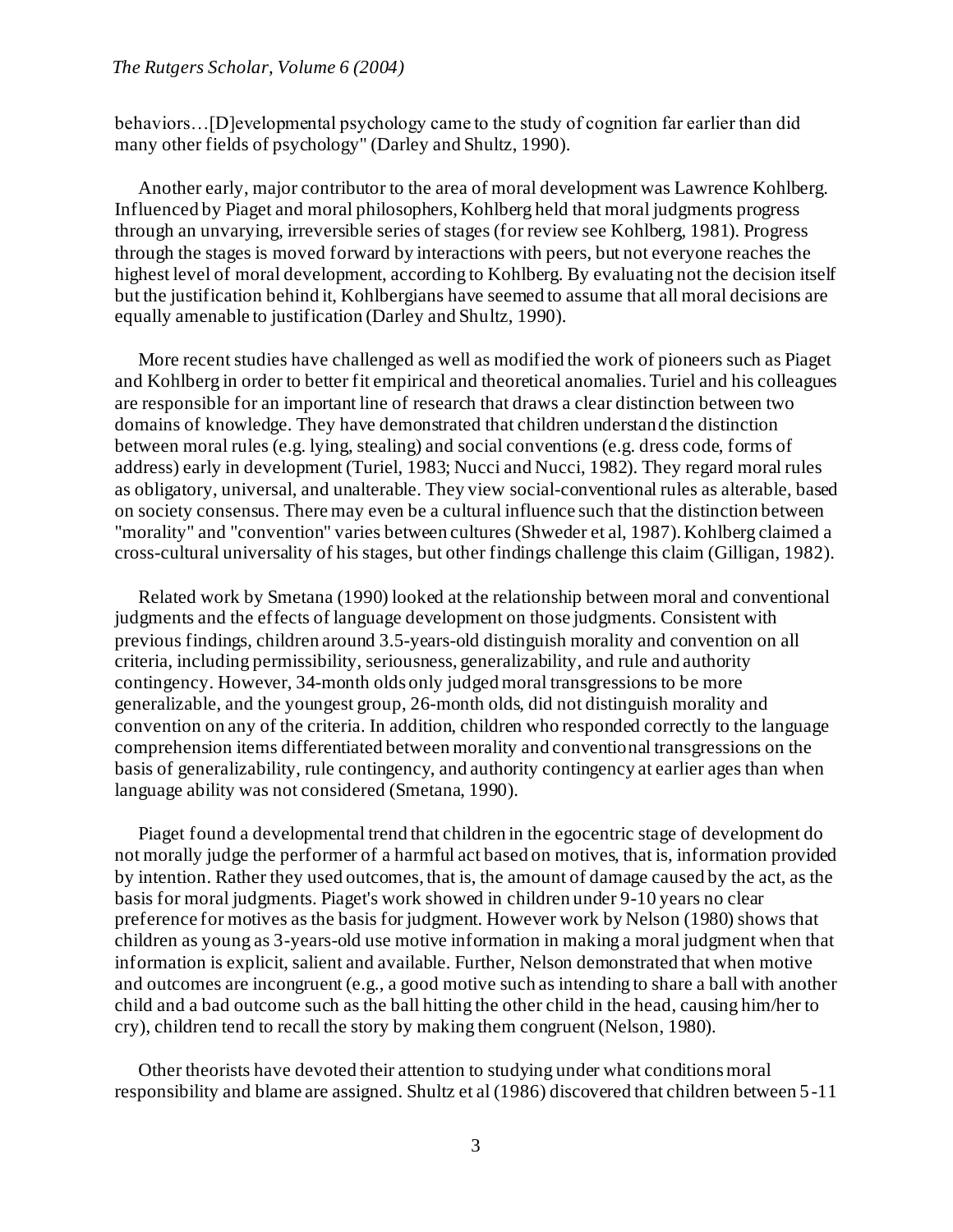years of age employ a fairly sophisticated repertoire of moral concepts. They showed evidence of knowing that causal judgments are presupposed by judgments of moral responsibility, which in turn are presupposed by judgments about punishment. Children also used information on intention and negligence in making responsibility judgments and used information on restitution in assigning punishment. Developmental trends include an increasing sensitivity to these concepts, greater tolerance for harm doing, and more emphasis on restitution rather than punishment with increasing age (Shultz et al, 1986).

# **"Theory of mind" development**

There is a parallel literature to moral reasoning on another category of social cognition, namely, "theory of mind" research. As social creatures that depend on interactions with people in their environment for survival, it is important that humans be capable of reasoning about people and their behavior (Flavell, 1998). "Theory of mind" refers to our ability to explain, predict and interpret behavior in terms of mental states, such as pretending, believing, wanting, and intending (Leslie, 2000). The theory of mind approach is one of the most active areas of research in developmental psychology (Flavell, 1998). With the publication of a single paper in 1978 titled, "Does the chimpanzee have a theory of mind?" psychologists Guy Woodruff and David Premack introduced the field of "theory of mind" research. Premack and Woodruff stated, "An individual has a theory of mind if he imputes mental states to himself and others" (Premack and Woodruff, 1978). In other words, "theory of mind" is the cognitive ability to attribute mental states to self and others.

Being able to recognize mental states in others is one of the most sophisticated abilities young children have. One way to assess "theory of mind" in children is the false belief task. In one type of false belief task called the Sally-Ann Task (Baron-Cohen, Leslie, and Frith, 1985), a character named Sally, while in a room, puts a ball in a box. Sally leaves the room, and while gone, another character named Ann comes and moves the ball from the box to the basket. The subject then has to make a prediction about where Sally will go to look for the ball or predict where Sally thinks the ball is when she comes back. The key to the false belief task is that the subject's belief is different from Sally's belief and in order to correctly answer the test question, the subject has to attribute a mental state - different from his/her own - to Sally, which is how having a theory of mind is defined by Premack and Woodruff. It is important to note that an experiment designed to test a true belief would have been much less reliable because the subject's belief and the character's belief are the same, so there is no way to know if the subject is attributing a mental state or if he/she is simply reporting back to the experimenter his/her own belief. There were two major findings regarding the false belief task. First, using a slightly more complicated version, Wimmer and Perner (1983) found that the majority of 6-year- olds could pass the task. Second, Baron-Cohen, Leslie, and Frith (1985) showed that children as young as 4-years-old passed the version given above. What makes it even more remarkable that children as young as 4-years-old can attribute mental states is that mental states themselves are undetectable to the senses - you cannot, hear, taste, smell, feel, or see a mental state (Leslie, 2000).

Considering that at the latest, normally developed children come to know about mental states at 4-years of age, some cognitive scientists argue that the maturation of a specialized processing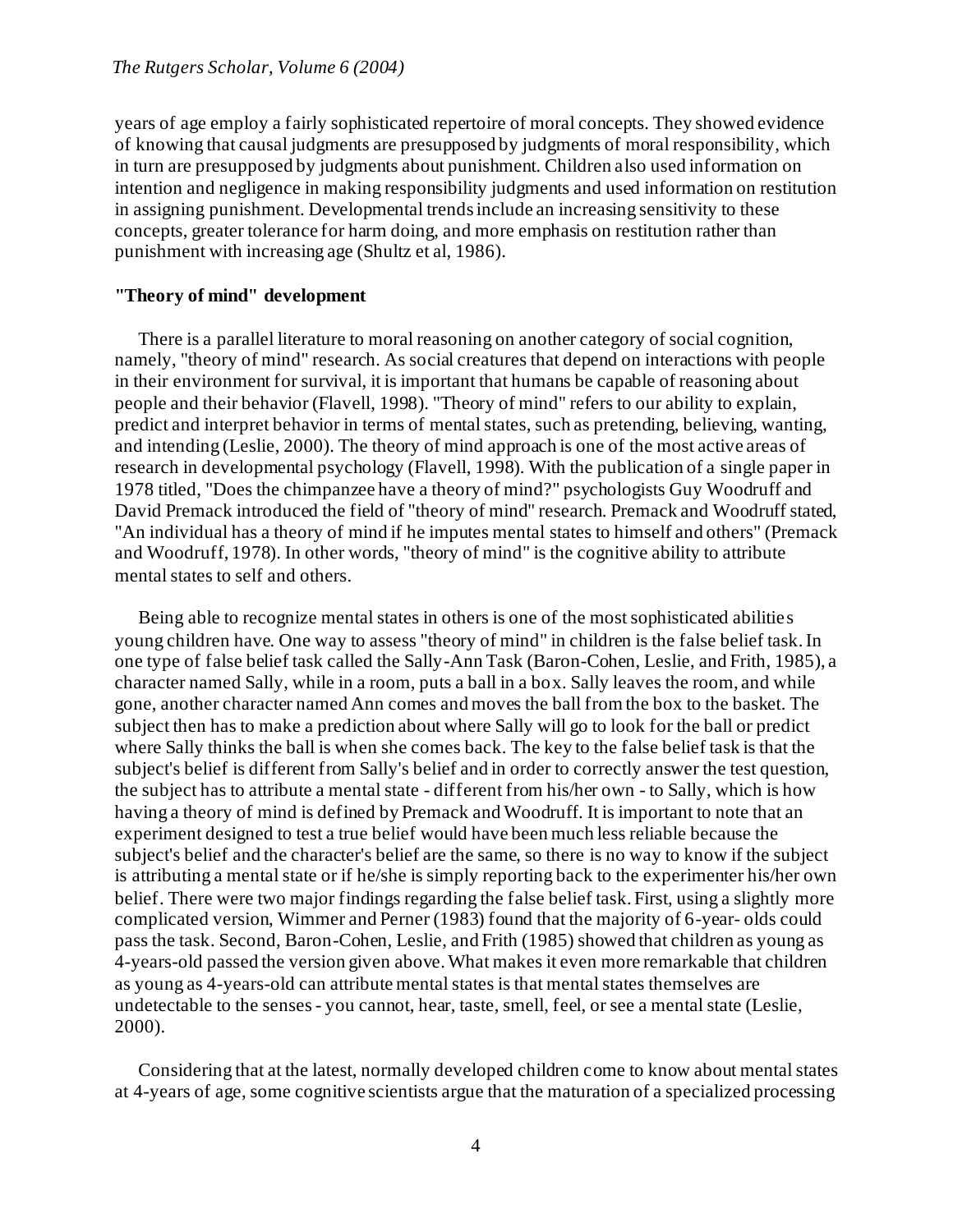mechanism, "theory of mind mechanism" (ToMM) describes the underlying mechanism for "theory of mind" (Surian and Leslie, 1999). This processing mechanism must deploy a system of representation capable of representing mental states. "Theory of mind" is intrinsically 'metarepresentational," since it requires one to not only utilize propositional attitudes but to employ them about propositional attitudes (e.g. having beliefs about beliefs) (Scholl and Leslie, 1999).

In a paper by Baron-Cohen, Leslie and Frith, titled, "Does the autistic child have a 'theory of mind'?" they showed that while the majority of subjects with autism were older and had higher IQs than normal and Down syndrome subjects, they failed the false-belief task while the majority of normal children and children with Down's Syndrome passed. They concluded that autistic children are impaired in their understanding about beliefs relative to normally developed children, relative to their own level of general intelligence, and relative to other disorders such as Down syndrome. The central symptoms of autism, a rare neurodevelopmental disorder with biological origins, include social incompetence, poor communication skills (verbal and nonverbal), and lack of pretend play. "Because 'theory of mind' abilities underlie human social competence, communication and pretending, the autistic triad might be the result of an impaired ToMM" (Leslie, 2000b).

Desires and emotions (along with perception) tend to be the earliest mental states young children talk about. Within our naïve theory of mind, desires and emotions are causally linked. For example, people are typically happy when they get what they want. Bartsch and Wellman (1985) propose a three step developmental sequence in understanding desire. First, around 2 years of age, children acquire a desire psychology. They have an elementary conception although it is mentalistic it is non-representational rather than representational- of desire as well as of simple emotions, simple perceptual experiences, and attention. Second, around age 3, children reach a second level of understanding called a desire-belief psychology. Here children begin to talk about beliefs and thoughts as well as desires, however they still explain behavior in terms of desire only. Finally around the fourth birthday, children acquire the adult belief-desire psychology in which beliefs and desires are thought to determine actions jointly. An understanding of belief and desire is intrinsically linked to understanding intention.

## **Developing an understanding of "intention"**

Developing the concept of intention is highly significant for at least two reasons. First it clarifies how people differ from other objects; humans, unlike other objects, are driven by intentions, motives, goals, and plans. That is, intention is intrinsic in the development of what is referred to as "theory of mind." Second, children must draw on intentions in order to understand responsibility and morality (Shantz, 1983).

Work by Flavell (1996) focused on 3- and 4-year-olds' ability to understand intentions, including prior intentions and intentions-in-action. Prior intentions are what philosopher John Searle means when "one is said to have an intention at the point when one resolves and plans to do something and believes that one will do it, that is, prior to initiating any relevant action." Intentions-in-action occurs when one "takes the further step of actually trying to achieve through action what they had previously formed the mental intention to achieve." The studies used story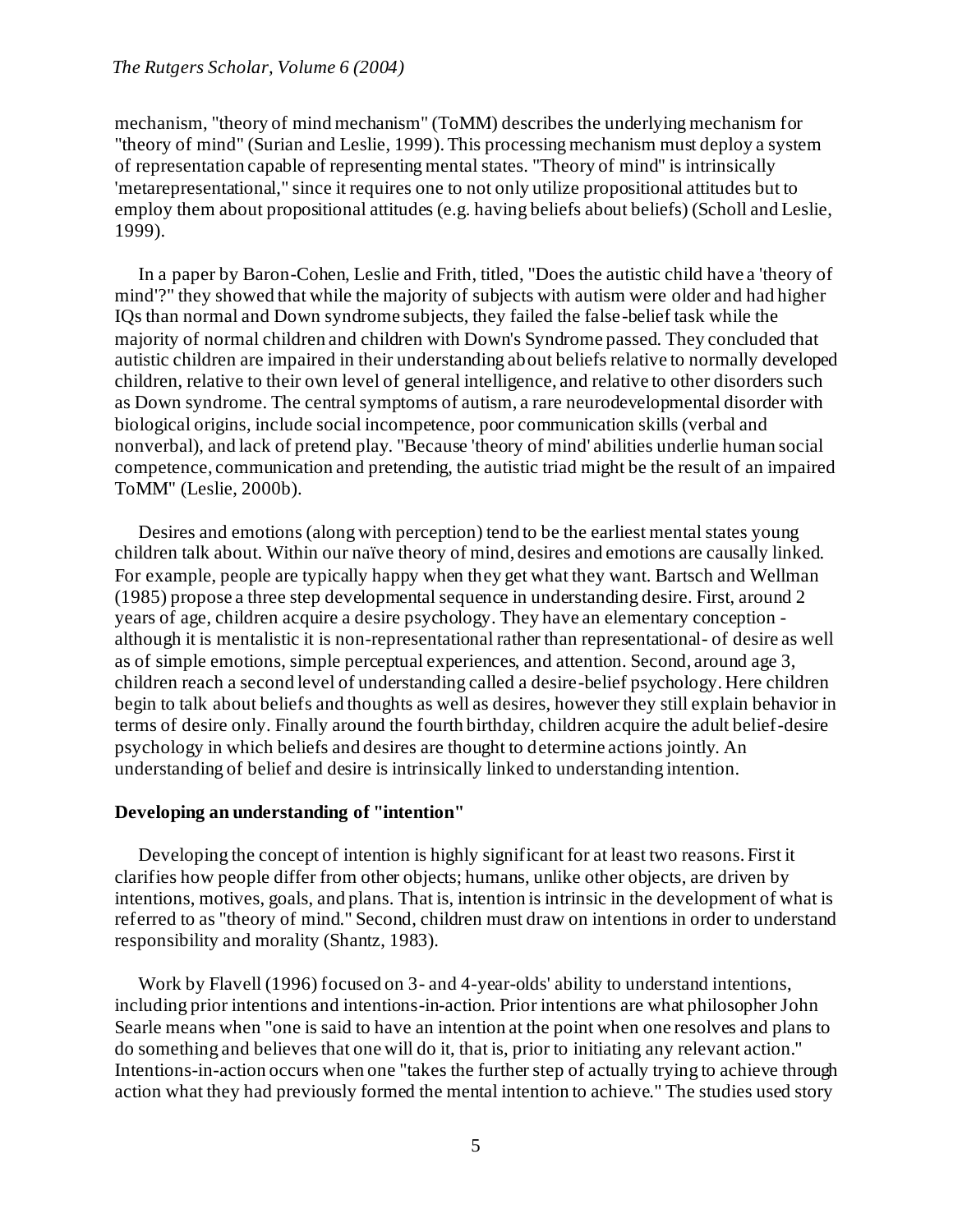lines where the character's intentions were different from both their desires as well as the outcome. The children were asked a series of questions, including "Try" (intention in action) and "Think" (prior intention) questions. Four-year-olds performed well in both studies demonstrating an understanding of both prior intention and intention in action. The results strongly support the notion that older preschoolers understand intentions as mental state representations that differ from desires. The 3-year-old's performance was inconclusive; however they did perform worse than would be expected by chance on the "Try" question. Another study looked more closely at the understanding of intentions, both prior and in-action, in only 3-year- olds. The results of the younger half of 3-year-olds compared with that of the older half revealed that the older half had significantly more understanding of intentions than the younger half. Thus Flavell concludes that "children probably begin to acquire conceptions of prior mental intention and intention-in-action, as differentiated from desire and outcome, some time between 3.5 and 4 years." Moses argues that the possession of "pure intention" around this age is closely connected with the understanding of true and false belief because the ability to understand belief is necessary to understand intention.

A newly developed technique, the "behavioral reenactment procedure" explores what children know about the mind but does not rely on language (Meltzoff, Gopnik, and Repacholi, 1999). Eighteen- month-olds seemed to interpret an adult's effortful behavior as going beyond the literal surface behavior itself, and as being about something else, about the unseen but inferred goal of the act. Also they use the whole pattern of behavior to indicate whether the adult is aiming to do what they are doing or something else. Meltzoff et al. believe 18-month-olds interpret the person's actions within a psychological framework that differentiates between the surface behavior of people and a deeper level involving goals and intentions. At least by 36 months, children know that the adult may desire/intend to do something different from what they do and that the person's emotional reactions after the event are a clue to the underlying desire/intention of the person. Children can first read the goal of the adult's act by 18 months and then later (36 months) can detect regularities in how they themselves and others emotionally react to the successes and failures of goal-directed actions (Meltzoff, Gopnik, and Repacholi, 1999).

Beliefs, desires, and intentions are alike in involving representational relations to reality, but the relationship differs for beliefs and desires and intentions in both directions of fit and causation (Astington and Gopnik, 1991). Beliefs are true if the representation matches reality, and if events in world give rise to our beliefs. Desires and intentions, respectively, are fulfilled if the world comes to match the representation, and the desires cause changes in the world. Young children, who are unable to remember and report their earlier false beliefs, can remember their unfulfilled desires. Three-year-olds are better at understanding the representational nature of desire than of belief. Yet, 3-year-olds seem to have more difficulty discerning the differences in desirability than they have in understanding the relation between desires and actions or outcomes, and this understanding improves between 3 and 4 years. Intentions are distinguished from desires by causal self-referentiality, where the propositional content of an intention is "I do it in order to carry out this intention." Three-year-olds distinguish between intentional and unintentional acts by matching goals and outcomes. Also, 3- year-olds are less likely than 5 year-olds to see intentions as means to ends, and to focus on the future directedness of intention. Three-year-olds seem to lack an understanding of the causal nature of intention. Astington and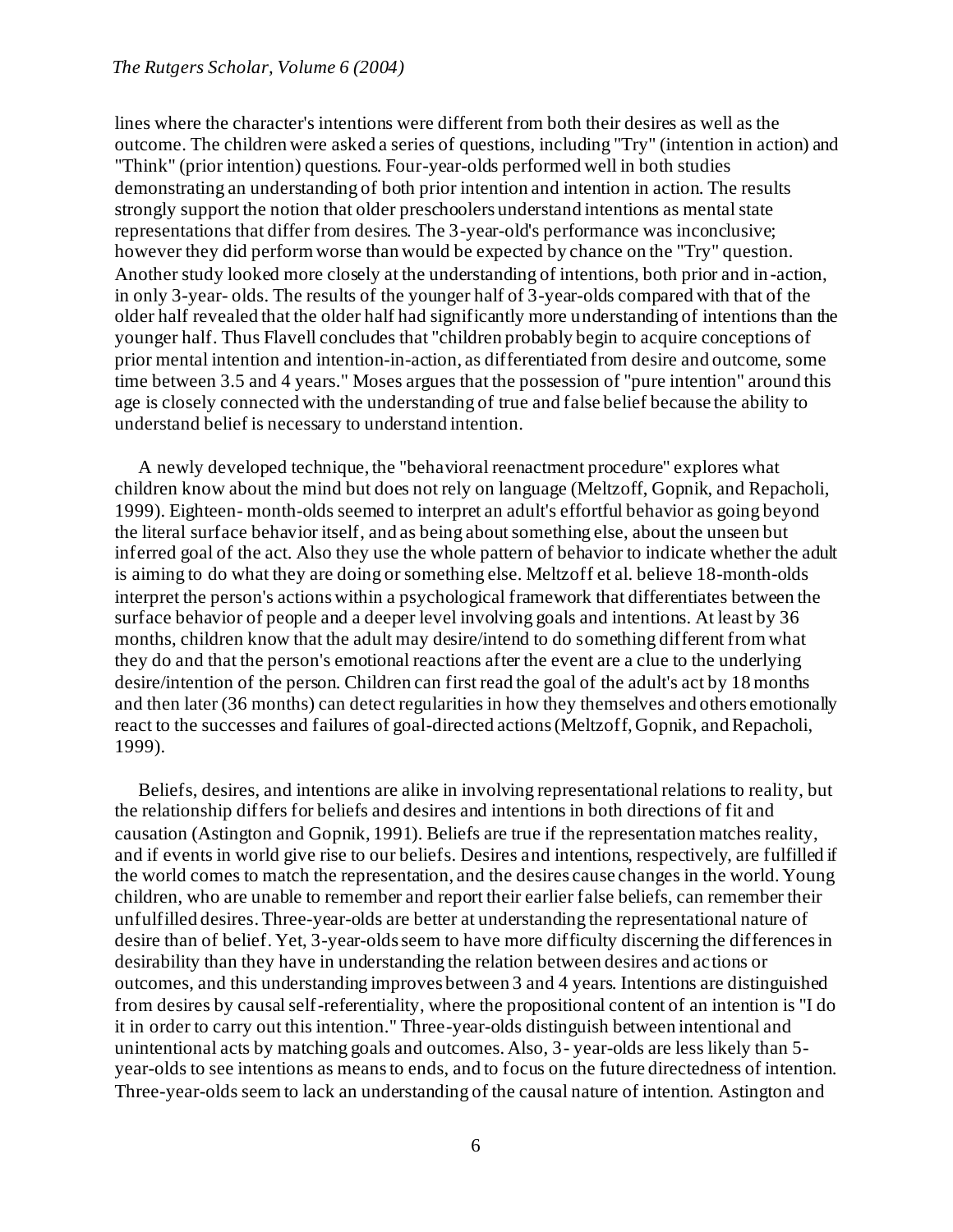Gopnik conclude by stating that 3-year-olds have a mentalistic but non-representational understanding of belief. Further, non-representational aspects of both belief and desire are understood before representational ones, and understanding of desire occurs before that of belief in both accounts. Lastly, an understanding of intention as a mediating factor between desire and action may develop only between four and five years (Astington and Gopnik, 1991).

In a study by Astington (1986), it was assumed that if children do not have the concept of intention than they will be unable to differentiate intentions and the appropriate actions that follow. It was hypothesized that they would not be able to understand the linguistic expressions that were used to make these distinctions. Children's comprehension of different expressions of intentions was tested using phrases in the present tense including *intend, mean, try, plan, will, is going to and wants to* among others and phrases in the past tense such as *intended, meant, on purpose* and their negations. Expressions in the present tense marked prior intentions and expressions in the past tense marked the intentional or unintentional nature of an action. *On purpose* was the easiest expression and *intended to* and *didn't intend* to were the most difficult to comprehend. Conclusions from the results are obscured by the inclusion of negation. 4- and 5 year-olds more frequently made the correct choice for the affirmative than for the negative sentences, although 7-and 9-year-olds did not show this trend. One conclusion Astington draws is that comprehension of expressions of prior intention on the one hand and comprehension of expressions distinguishing intentional and unintentional action, on the other, develop at the same time. The main conclusions to be drawn though are that children's comprehension of expressions of intention improves markedly between the ages of five and nine.

In 'theory of mind' research, judgments of whether an act was performed intentionally or not are assumed to be judgments about matters of fact. An agent either does or does not intend an act depending upon facts about their mental state at the time. However, recent findings with adults suggest that the situation is not so simple (Knobe, 2003). Adults were told two types of story, one in which there are morally good outcomes, and one with morally bad outcomes. When asked to judge whether the outcome was intended by an actor, adults' judgments varied according to the moral valence of the outcome. This shows that the judgments were not purely matter of fact judgments. Here are the stories:

The chairman of the board of a company has decided to implement a new program. He believes

(1) that the program will make a lot of money for his company and (2) that the program will also produce some other effect x.

But the chairman doesn't care at all about effect x. His sole reason for implementing the new program is that he believes it will make a lot of money for the company. In the end, everything proceeds as anticipated: the program makes a lot of money for the company and also produces effect x.

The stories differed according to whether the side effect side effect x was good, for example, increased employment of the townspeople, or bad, for example, pollution of a local river. In case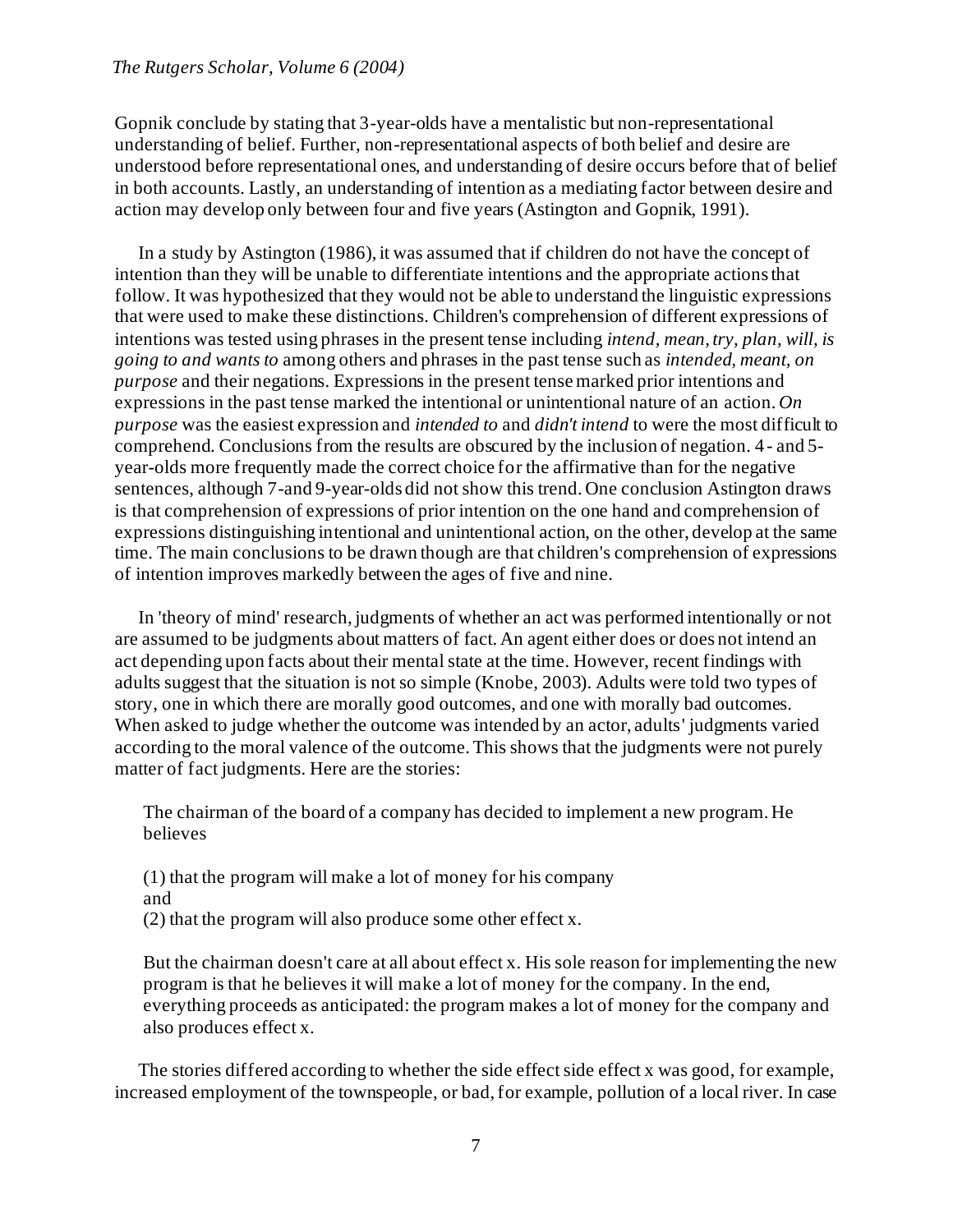the side effect was good, adults judged that it was *not* intended, and in case the side effect was harmful, they judged that it was intended.

The above effect with adults suggests that some judgments of intention are made outside of the theory of mind domain. The main question pursued here is, at what age do moral-based judgments of intention develop? A second question concerns the relation between moral-based intention judgment and theory of mind development. There are two key aspects of theory of mind that are involved in the Knobe (2003) stories. The first is that the actor *knows* ahead of time the side effect x will occur. The second is that the actor *does not care* that it will occur. Understanding of *knowing* is already fairly well developed around 3.5 years of age (Pratt & Bryant, 1990; Roth & Leslie, 1998). Nothing is known about the state of *not caring*. Because understanding *not caring* is a critical feature of the Knobe scenarios and because information on its development is lacking, the first experiment to be reported focuses on *not caring*.

Two sets of stories were constructed. In the first type, a protagonist can *like*, *hate*, or *not care* about a food object. There are two outcomes, either the protagonist is given or is not given the food item. Subjects are asked to predict how the protagonist will feel: happy, sad, or 'just ok'. In the second story type, a protagonist does or does not care about another person. There are two outcomes, the other person is sad or happy, and subjects are asked to predict how the protagonist will feel. In both story types, if subjects understand *not caring* then they should predict neutral affect in the protagonist, while predicting an appropriately valued reaction in the other conditions.

# **Experiment 1**

#### **Method**

#### *Subjects*

Data were collected from 39 randomly selected 3, 4, and 5-year-olds (9 four-year-olds ranging from 41 to 48 months, with a mean age of 45.0 months and a standard deviation of 2.2 months; 13 four-year-olds ranging from 49 to 59 months, with a mean age of 54.1 months and a standard deviation of 3.4 months; 14 five-year-olds ranging from 61 to 72 months with a mean age of 66.9 months and a standard deviation of 3.4 months; 3 six-year-olds ranging from 76 to 79 months with a mean age of 77.3 months and a standard deviation of 1.5 months; six-yearolds were grouped together with the five-year-olds ). An additional 13 children were tested but not included in the data due to one of several reasons, including not wanting to participate, a lack of verbal skills (generally due to English as a second language), failure of the control questions, or failure to understand the scales. The children who participated in the study attended daycare facilities and preschools in central New Jersey and came from varying ethnic and social-economic backgrounds. Parents of the children who were tested were required to fill out consent forms, and depending on the number of consent forms returned, a school was either visited once or multiple times. Regardless of the number of visits to any particular school, each child was tested only once.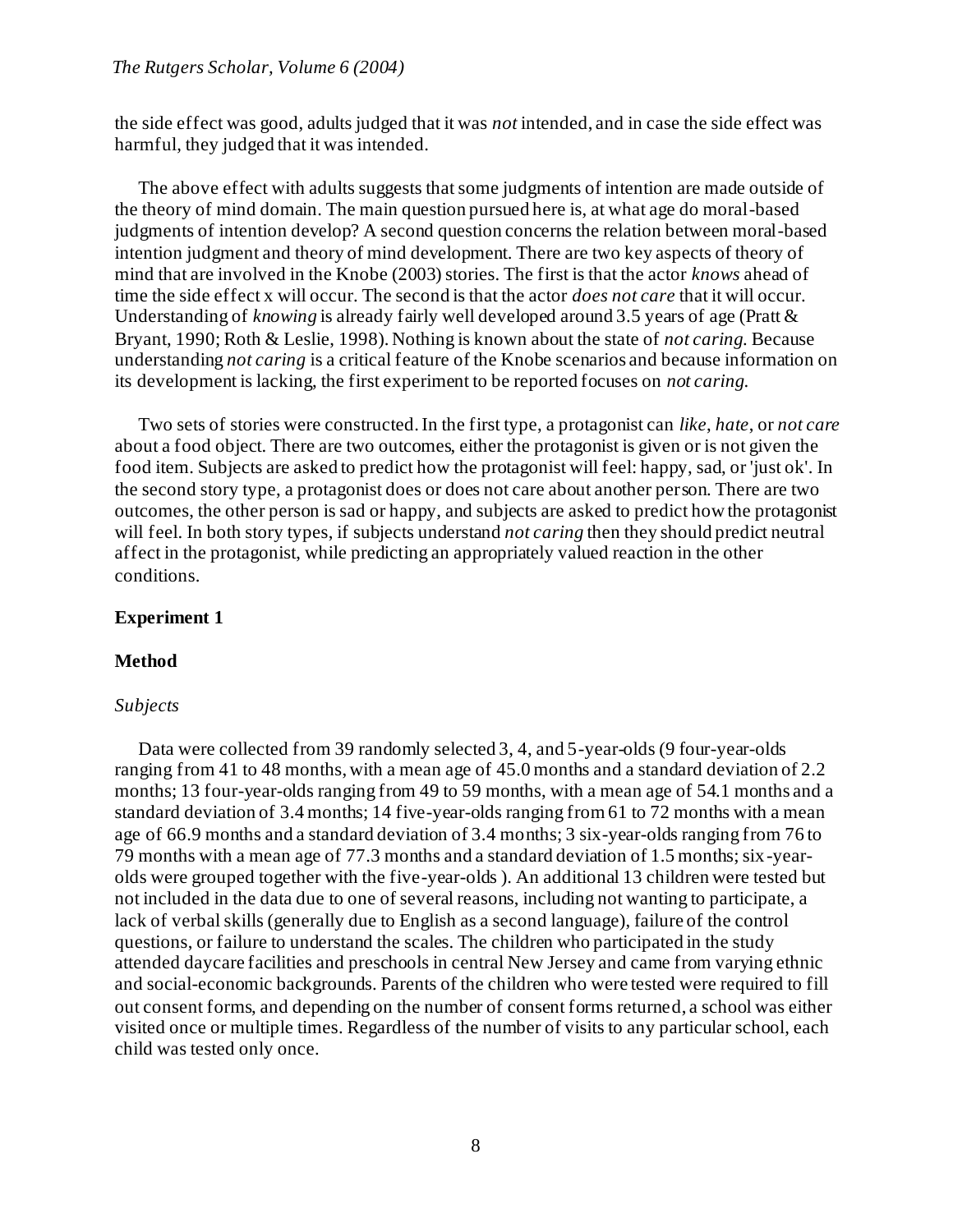#### *Design*

Every child was given 2 stories (se[e appendix](#page-23-0)), each with two conditions, to investigate what they thought about caring and not caring. In the first story there were three factors: getting/not getting, liking/hating/not caring, and age. There were two levels of getting since a character gets or does not get a food object. There were three levels of caring, namely, loving, hating and not caring about a food object. Finally, there were three age groups, 3-, 4-, and 5- year-olds. The first condition of the first story focused on children's intuitions about how someone feels when they get an object that they either love, hate or do not care about. Rather than have children give verbal responses, they had to point to a scale that ranged from a lot of happiness (symbolized with a happy face), to a lot of sadness (symbolized with a sad face), with neutral emotions, that is feeling neither happy nor sad (a neutral face) in the middle. The second condition of the first story was the same as the first except that instead of judging how someone feels when they get an object, it was concerned with how someone feels if they do not get an object that they either like, dislike, or do not care about. Again, a scale was used to measure children's responses.

The next story shifted attention away from caring and not caring about food objects and towards caring and not caring about people. Again, there were three factors: caring/not caring, affect (happy/sad), and age. There were two levels of caring since a character either cared or did not care about someone. There were two levels of affect where a character was either happy or sad. Lastly, the same age groups were used as in the first story. The first condition of the second story involved having children judge how a boy feels about a girl he cares about when the girl is happy or sad. Children's responses were measured by having them point to a new scale that was identical, except for its color, to the scale from the first story. The idea here was that the child would have more interest in seeing a new scale rather than work with the same scale as before. The second condition of the second story paralleled the first conditioned except that instead of determining how the boy feels about the girl being happy or sad when he cares about her, children had to decide how the boy would feel about the girl who was happy or sad when he does not care about her. Again, children's responses were measured on the new scale.

To familiarize the child with the scales, the test stories were preceded by three practice stories where the child was asked to show the experimenter where they should point if they think something tastes good, bad, or just ok.

By asking children about their intuitions regarding how people feel about some combination of getting/not getting some object they like/do not like/do not care about, the first part of this study attempts to gain insight into the child's understanding of caring about objects. The second part of this study is concerned with the child's understanding of caring about people. Children were asked how a person, who either cares or does not care about another person, would feel when that person is happy or sad. In order to learn more about the child's developing concepts of caring and not caring, the focus of Experiment 1 was to determine what relationships exists, if any, within and between caring/not caring about objects and caring/not caring about people.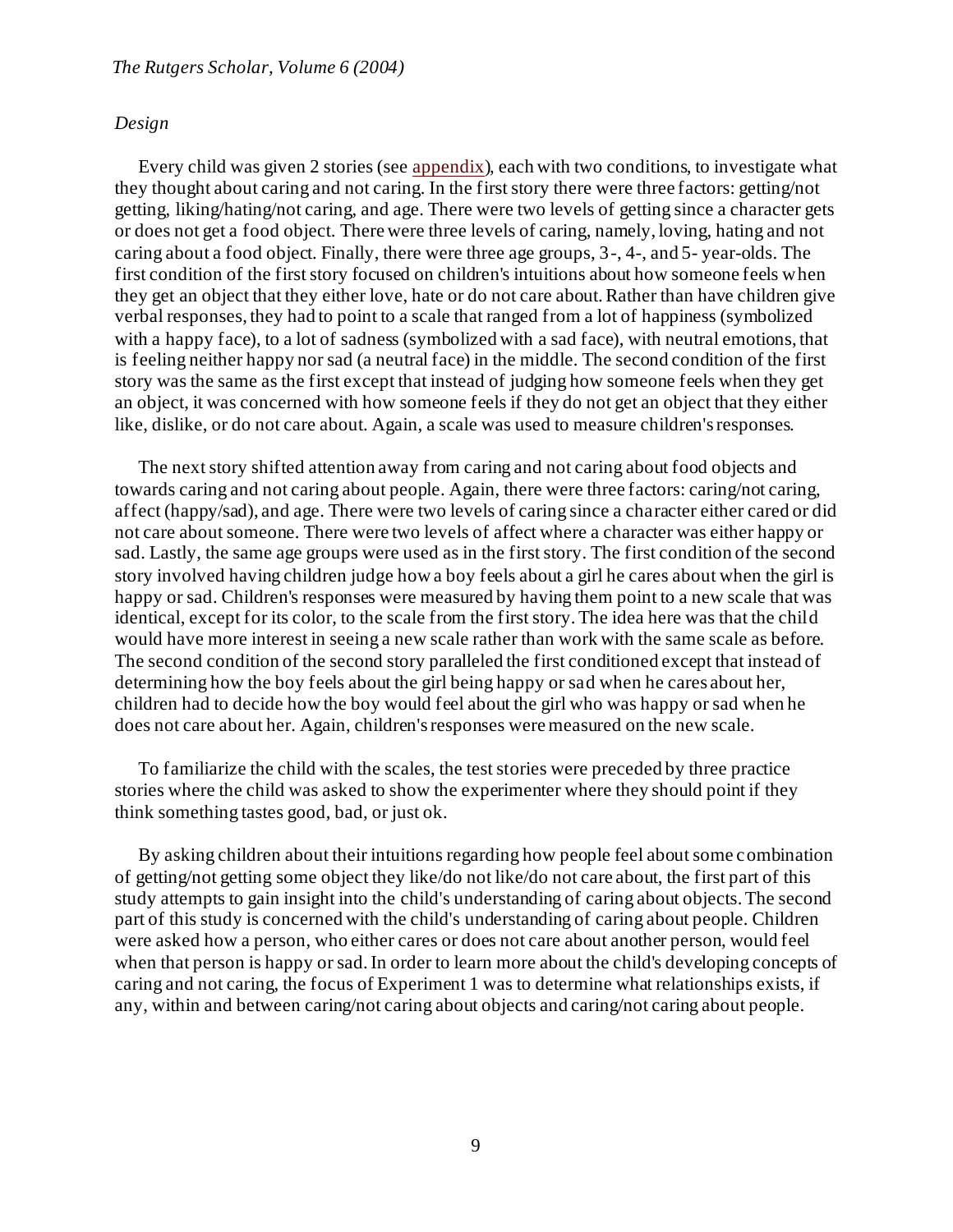# *Materials/Apparatus*

- A. *Stories*: Each of the stories was acted out using toy dolls. Both conditions of the first story used two boy dolls and one girl doll. Both conditions of the second story used a boy and a girl doll, but the second condition used a different set of dolls. The experimenter moved a doll forward and closer to the child if it was the doll being referenced. The stories were acted out on a tabletop.
- B. *Scales*: To measure children's responses on how a character would feel in the context of the stories, a scale was used. The practice trials were run on the "pink" scale. The scale was an 8.5 x 11" piece of pink fluorescent paper. The scale had a straight line drawn horizontally across the center of the paper with 5 evenly spaced markings, indicating different degrees of judgment. Moving left to right, the 5 locations were measures of tasting very bad, testing a little bad, tasting OK, tasting a little good, and tasting very good. The locations were labeled with symbols to help the child remember what the locations were supposed to represent. Having a bad taste was represented by X's, having a good taste was represented by stars, and having an OK taste was left blank in the center of the scale. Depending on the degree of tasting good or bad, the symbols were either singular or multiple (e.g. the "very good" symbol had many stars compared to the "a little good" symbol which had only one star). The first two stories used the "green" scale, which was made by taping together two 8.5 x 11" pieces of fluorescent green paper along the 8.5" side. With a black marker, a line was drawn horizontally through the center of the papers with 5 evenly spaced markings, indicating different degrees of feelings. Moving left to right, the locations were measures of feeling very sad, feeling a little sad, feeling OK, feeling a little happy, and feeling very happy. Again the locations were labeled with symbols to help the child remember what the locations were supposed to represent. The 5 locations were designated with either a happy (two types of happy faces), sad (two types of sad faces) or plain (i.e. neutral; one type of neutral face) face. Depending on the degree of happiness or sadness, the mouths on the faces either had a slightly curved smile or frown, or a considerably curved smile or frown, respectively (e.g. the "very happy" symbol had a considerably curved smiley face compared to the "a little happy" symbol which had a slightly curved smiley face). The neutral face had a straight line for a mouth, indicating that this face was neither happy nor sad. For the last two stories, a new "blue" scale was introduced, however this scale was identical to the previously described "green" scale except that fluorescent blue paper was used.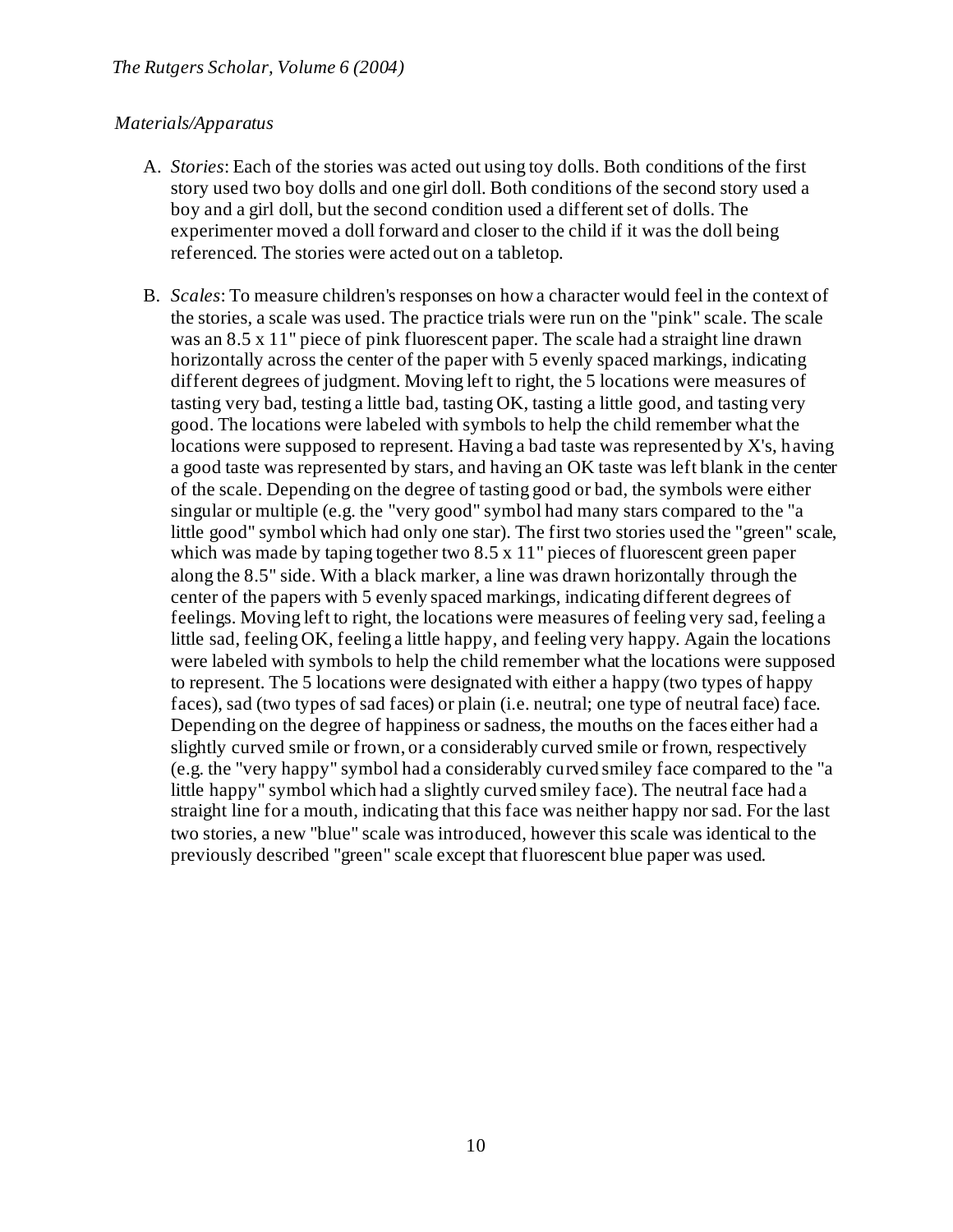# *Procedure*

Children were tested individually. An undergraduate assistant brought each child to a separate room or to quiet part of the classroom. People present in the room during the study were the author, a post-doctoral student, between one to three undergraduate assistants, and sometimes a faculty member of the daycare or school. A camera was set up before testing began such that the front of the child was being videotaped. Each child was videotaped during the test trials. The child sat next to the experimenter at a table where the pink scale was placed in front of the child. To make the child more comfortable talking, the experimenter introduced himself and asked the child easy questions such as if they liked stories, how old they were, and what their favorite story was. After some talking, the experimenter told the child that they were going to get started. The experimenter first introduced the child to the practice scale by pointing to and explaining three of the five different locations. The experimenter pointed to the "tastes very good" location first, the "tastes very bad" location second, and the "neutral taste" location third. Children were also told though that they could point to the two intermediate locations if they thought something tasted just a little good or just a little bad. To make it more transparent and interesting, the task was made interactive by giving the child an opportunity to practice using the scale. They were asked a series of questions about foods that they liked, disliked and did not care about. The experimenter gave the child examples (e.g. ice cream for "tastes good," bugs for "tastes bad," and water for "tastes ok") that they could use about what they liked, disliked and thought was OK tasting. However, children were allowed to pick their own examples if they did not want to use the experimenter's examples. If a child could not give 3 responses or use the suggestions given by the experimenter, the child was thanked for participating and was given a sticker as well as a certificate of participation. For children who successfully gave or used 3 responses, they were given the test stories next.

The practice scale was then removed and the child was told that he/she was now going to use a new scale. To introduce the green scale, the experimenter told the child what the locations meant. For example, children were told that the face on the right end of the scale, a happy face with a considerably curved smiley face, meant that someone feels happy, and that when someone feels happy, they should point there, as the experimenter placed his finger on the happy face. This was done for 3 of the locations, with the experimenter pointing to the very happy face first, the very sad face second, and the middle, neutral face third. The experimenter transitioned to the test stories where the child was introduced to three toy dolls, two boys and a girl, taken from a box on the ground near the experimenter. The characters were all initially standing next to each other. The child was then told how each character felt about peanut butter and jelly sandwiches: one liked, one disliked, and one did not care about peanut butter and jelly sandwiches. In the first story, the child is told that the characters are at a party and they get the sandwiches. The experimenter then, one at a time, moved one of the characters closer to the child and asked how the character feels about getting the sandwich. The child was then directed to report their answer by pointing to the scale. The characters were placed back so that they were standing next to each other again for the next condition. Next the second condition was given about the same three characters, except this time the child is told that they do not get the peanut butter and jelly sandwiches. The child is asked how each character feels about not getting the sandwiches after the experimenter moved the character out of line and closer to the subject. The experimenter recorded the child's responses for all tests on a score sheet as the child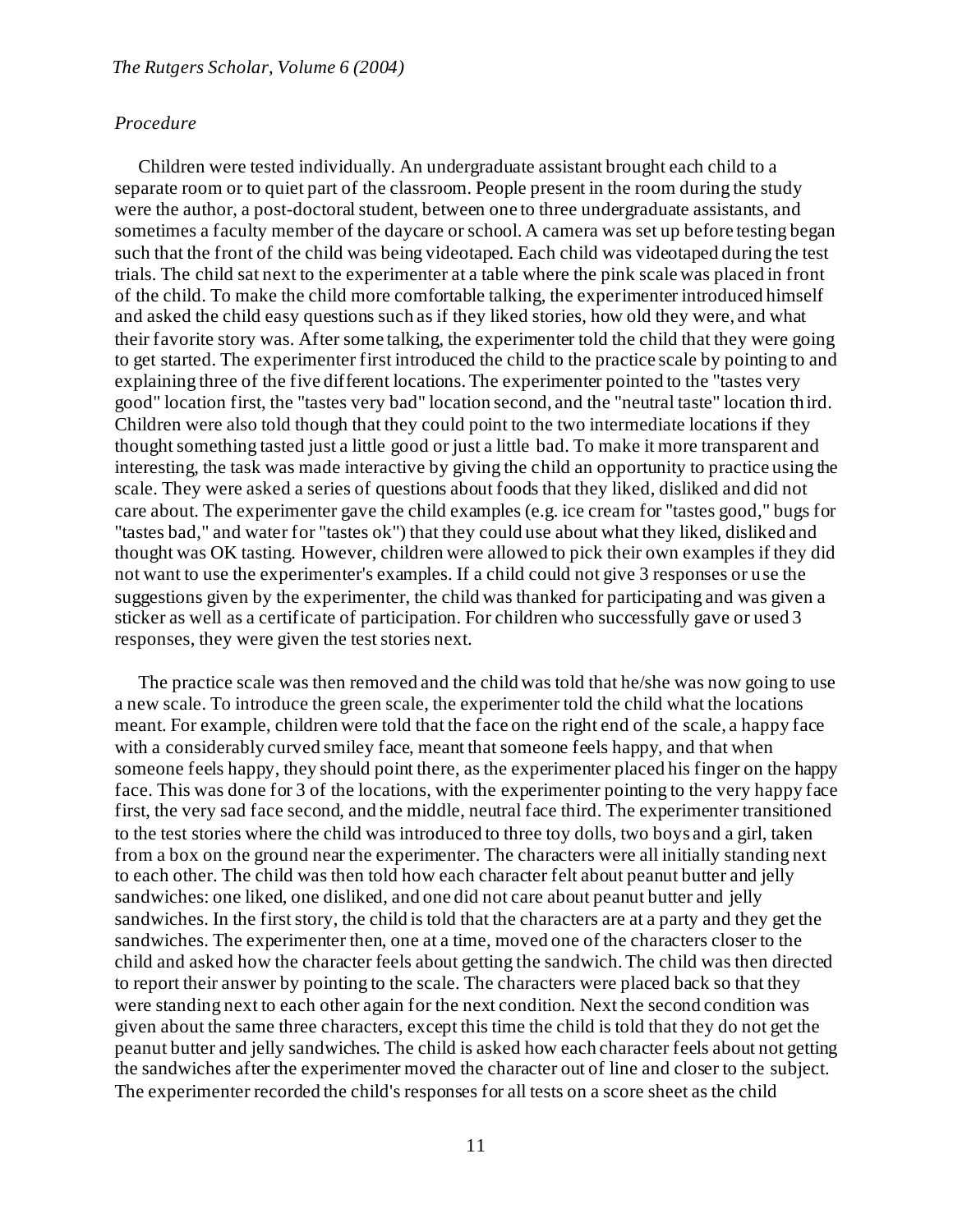reported his/her answers. After this story, the three characters were put away and the green scale was removed.

The blue scale was introduced along with two new characters, a boy and a girl, for the next two conditions of the second story. The child saw a scene acted out with the dolls as he/she was told the story. In both the first condition, where a boy cares about a girl, and the second condition, where a boy does not care about a girl, the child saw two scenes in each. In the first scene of each condition, the two dolls are just standing next to each other as the experimenter tells the child that the girl is happy. The child is then directed to point to the scale to describe how the boy feels about that. However in the second scene of both conditions, the experimenter acted out with the props the girl tripping and falling, to show that the doll was now sad. The child is again directed to the scale to show how the boy feels when the girl is sad.

Children were thanked for listening to the stories and were given both a sticker and a certificate of participation, and then were brought back to class by an undergraduate assistant.

#### *Results*

Data for the Object Caring stories were analyzed separately from the Person Caring stories. Subjects' judgments were given scores from -2 to 2 depending on whether they rated the story character's emotional state as sad (negative values) or happy (positive values), with zero representing neither happy nor sad but "just ok". Table 1 shows the mean scores by age group and condition with standard error in parentheses. These data were entered in a Get condition (repeated measures), (2) x Care condition (repeated measures), (3) x Age (3) ANOVA (see Table 1). The Get condition was highly significant as main effect ( $F_{1, 36} = 17.0$ , p < 0.001). The Care condition was also significant as a main effect (F  $_{2, 72} = 3.8$ , p = 0.027). There was no significant main effect of Age (F<sub>2, 36</sub> = 1.8, p = 0.19). The Get x Care interaction was highly significant (F<sub>2, 72</sub> = 54.7, p < 0.001). Figure 1 graphs children's scores on the Get/No Get stories by Care conditions (Like, Hate, Don't Care) collapsed across age. This shows the form of interaction to consist of the predicted switch in valence between Like and Hate according to whether the object was obtained or not, together with neutral valence for Don't Care in both Get and No Get stories. Finally, a significant 3-way interaction of Get x Care x Age was found ( $F_4$ )  $_{72} = 2.66$ , p = 0.04). No other effects were significant.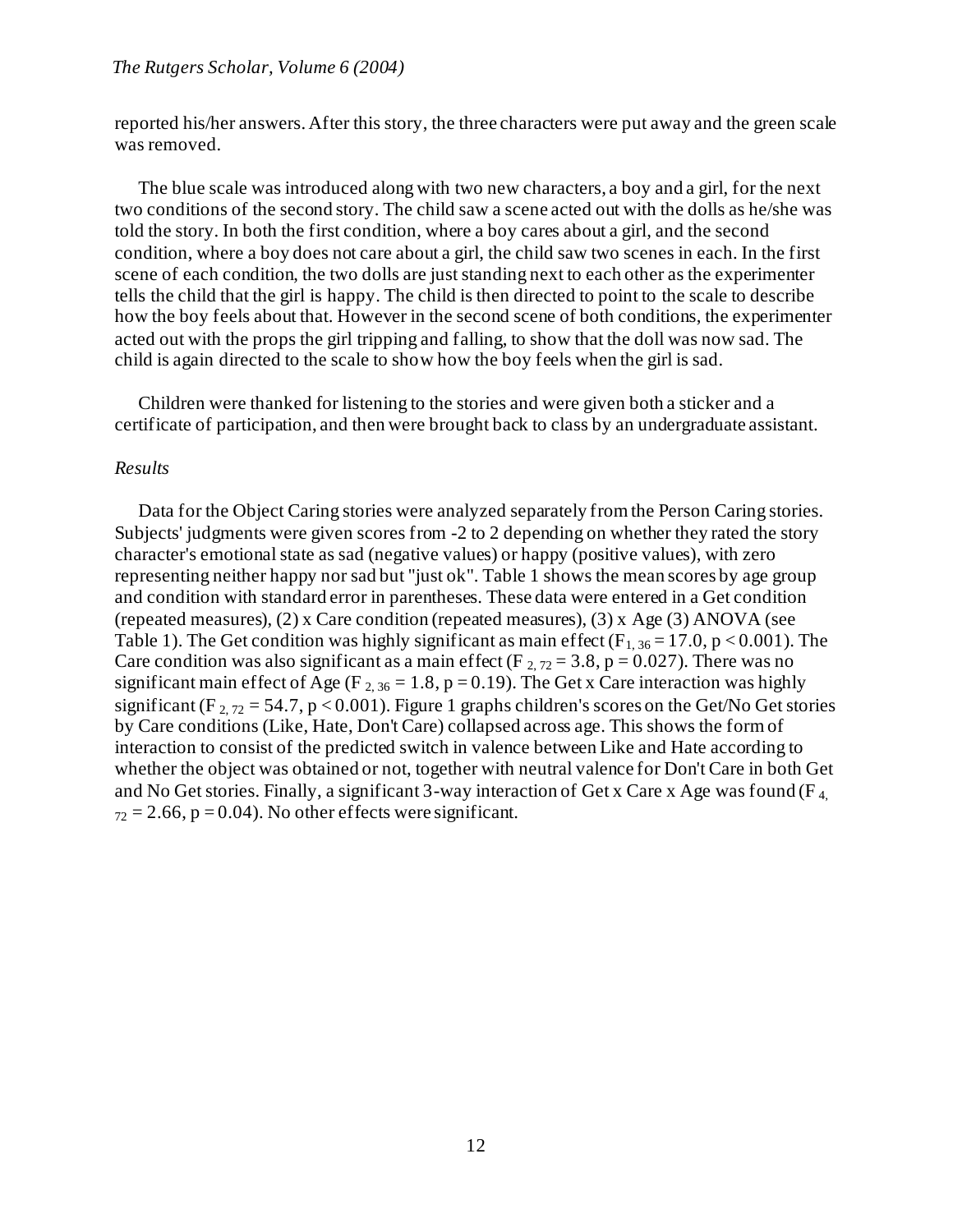# **Table 1**

| Age            | Gets           | Cares          | Mean (std error) |               | <b>Legend</b>                        |
|----------------|----------------|----------------|------------------|---------------|--------------------------------------|
| $\overline{3}$ | $\mathbf{1}$   | $\mathbf{1}$   | 1.44(036)        |               | Gets<br>1 - get object               |
|                |                | $\overline{2}$ | $-0.56(036)$     |               | 2 - does not get object              |
|                |                | 3              | $-0.11(0.34)$    |               | Cares                                |
|                | $\overline{2}$ | $\mathbf{1}$   | $-0.89(0.35)$    |               | 1 - loves object<br>2 - hates object |
|                |                | $\overline{2}$ | $-0.44(0.53)$    |               | 3 - does not care about              |
|                |                | 3              | $-0.67(0.33)$    |               | object                               |
| $\overline{4}$ | $\mathbf{1}$   | $\mathbf{1}$   | 1.31(0.30)       |               |                                      |
|                |                |                | $\overline{2}$   | $-0.77(0.30)$ |                                      |
|                |                |                | 3                | 0.31(0.29)    |                                      |
|                | $\overline{2}$ | $\mathbf{1}$   | $-1.31(0.29)$    |               |                                      |
|                |                |                | $\overline{2}$   | 0.23(0.44)    |                                      |
|                |                |                | 3                | 0.00(0.27)    |                                      |
| 5              | $\mathbf{1}$   | $\mathbf{1}$   | 1.41(0.26)       |               |                                      |
|                |                |                | $\overline{2}$   | $-1.53(0.26)$ |                                      |
|                |                |                | 3                | 0.18(0.25)    |                                      |
|                | $\overline{2}$ | $\mathbf{1}$   | $-1.71(0.25)$    |               |                                      |
|                |                |                | $\overline{2}$   | 0.65(0.38)    |                                      |
|                |                |                | 3                | 0.18(0.24)    |                                      |

The 3-way interaction was investigated by way of a post-hoc Bonferroni analysis on Get/No Get difference scores. This showed that 3-year-olds had different scores on the Hate stories from the 5-year-olds ( $p = 0.048$ ). No other differences were significant. Inspection of the means shows that judgments across age groups on the other stories were similar, with all ages showing positive scores for Like-Get, negative scores for Like-No Get, and neutral scores for both Don't Care-Get and No Get. Likewise, all groups produced negative scores for Hate-Get. However, the 3- year-olds also gave negative scores for Hate-No Get, whereas the older children gave this a positive score.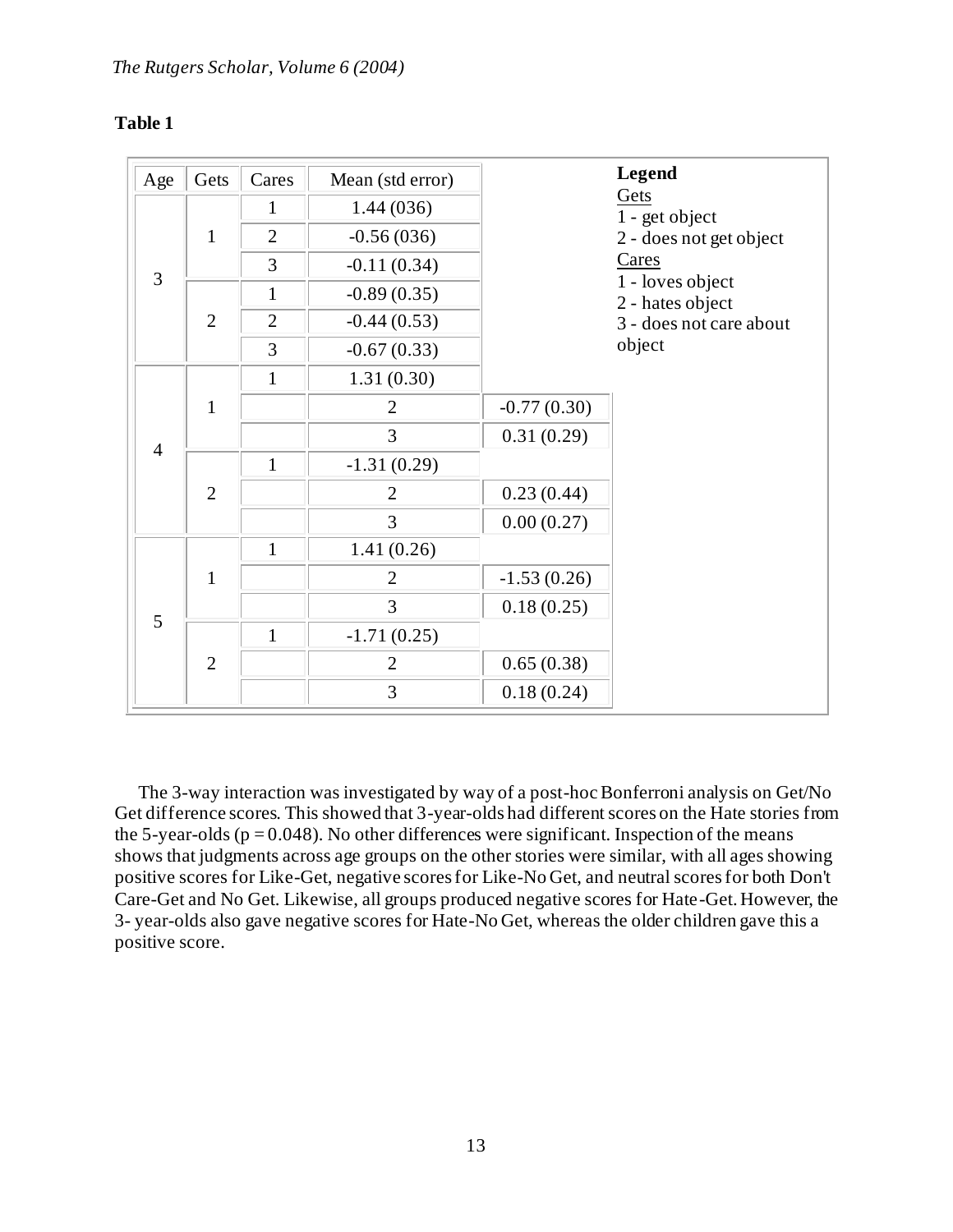



Table 2 shows mean scores by age and condition for the Person Caring stories, with standard errors in parentheses. These data were entered into a Care (repeated measures) (2) x Affect (repeated measures) (2) x Age ANOVA. There was no significant effect of age (F  $_{2,36}$  = 2.2, p =  $0.13$ ) and no significant age interactions (all  $Fs < 1$ ). Care was not significant as a main effect  $(F < 1)$ . Affect had a significant main effect  $(F_{1, 36} = 11.0, p = 0.002)$  and Care x Affect interaction was also significant (F<sub>1,36</sub> = 8.4, p = 0.006). Figure 2 graphs subjects' scores by Affect and Care conditions collapsed across ages. It can readily be seen from Figure 2 that the Care x Affect interaction largely subsumes the Affect main effect. Children judgments showed contrasting valence across the Care stories and neutral valence in Don't Care stories.

# **Table 2**

| Care | Affect | Mean (Std. Error) | <b>Legend</b> |                                                            |
|------|--------|-------------------|---------------|------------------------------------------------------------|
|      |        | 0.46(0.26)        |               | Cares<br>1 - cares about person<br>2 - does not care about |
|      |        |                   | $-1.28(0.18)$ |                                                            |
| 2    |        | $-0.18(0.24)$     |               | person                                                     |
|      |        |                   | $-0.51(0.24)$ | Affect                                                     |
|      |        |                   |               | 1 - Happy<br>$2 -$ Sad                                     |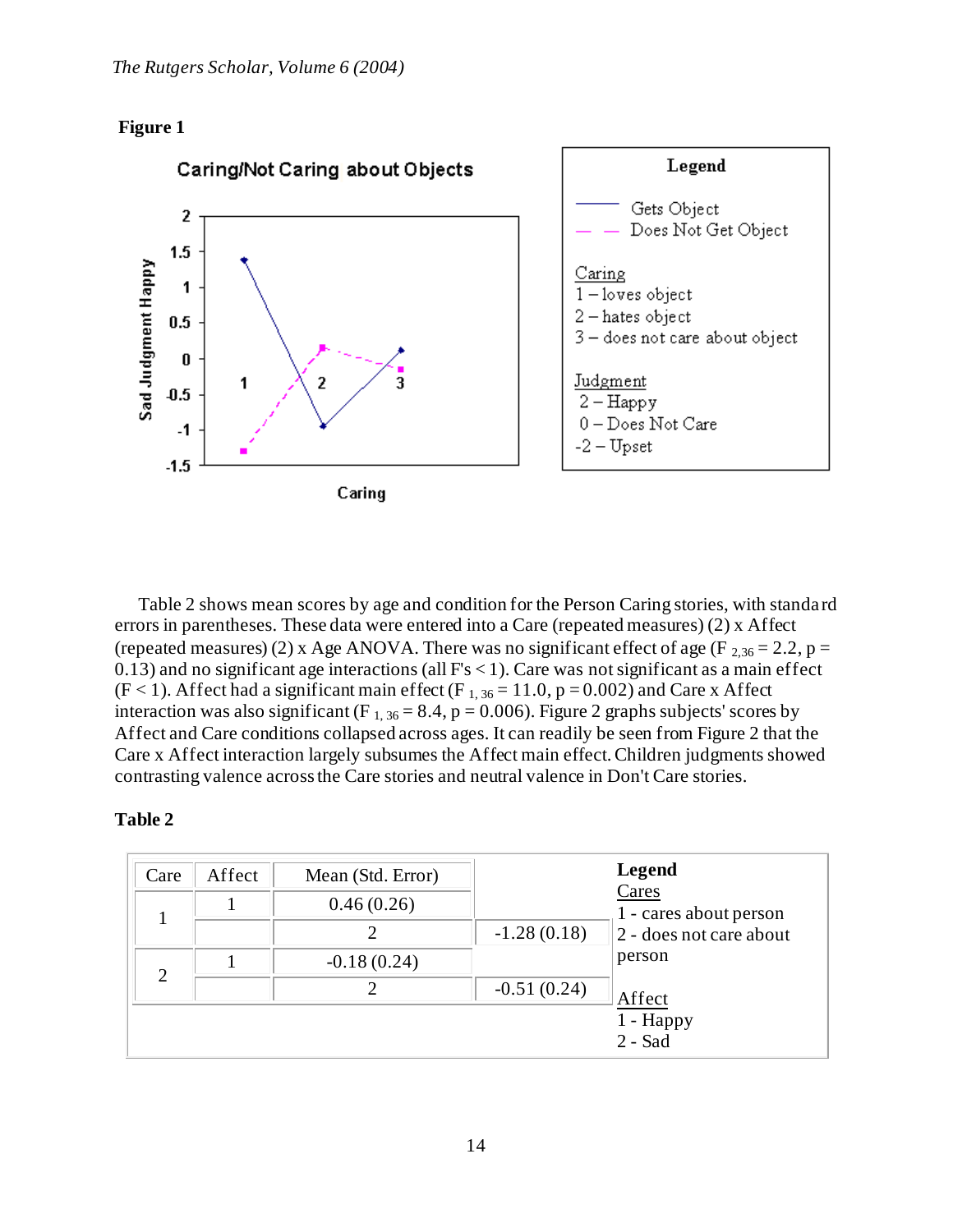

AFFECT: F<sub>1,35</sub> = 10.9, *p* <0.01<br>AFFECT x CARE: F<sub>1,35</sub> = 17.3, *p* =0.01  $F_{3,35} = 1.6, p = 0.2, n.s.$ AGE:

## *Discussion*

In the object caring stories of Experiment 1, there was a highly significant interaction between getting/not getting an object and caring (loving, hating, not caring) about an object. These results suggest that children take into consideration whether someone loves, hates or does not care about an object when deciding how someone feels about getting or not getting an object. As expected, children said that when someone loves an object, they will be happy when they get it, and upset when the do not get it. The opposite was true when someone did not get an object. Children said someone will be upset if he/she gets an object they do not like and happy if they do not get an object that they do not like. In the case where the child was told that someone does not care about an object, children said that a character would be neither happy nor sad whether or not they got the object.

There were also primary effects for both getting and caring about an object. The size of the primary effects seems to suggest that getting or not-getting alone influenced children's decisions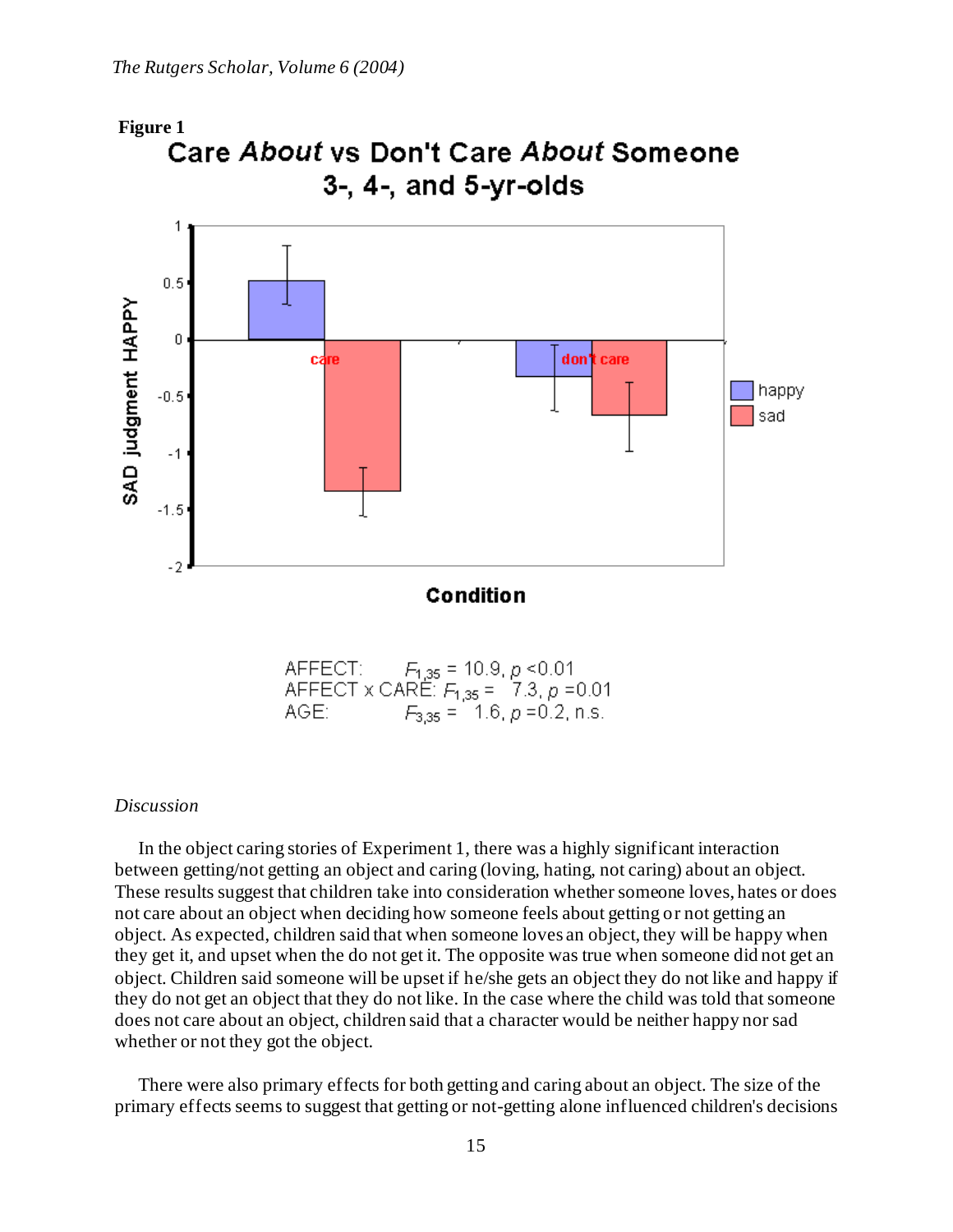about how someone would feel. For example, someone will be happier if he gets something, even if he does not like or does not care about what he is getting. Similarly, caring alone appeared to effect children's decisions about how someone feels. Their responses suggested they believed that someone will be happy whether or not he/she gets something he/she like and upset whether or not he/she gets something he/she does not like. It is likely that these effects are merely superficial, and in fact are really just being carried by the interaction effect between caring and getting.

In addition, the data showed there was an age effect, namely that the care-getting interaction strengthened as children got older. There is most likely a larger degree of noise with the younger subjects, accounting for the weaker pattern.

Furthermore, the 3-year-olds showed an interesting response pattern that differed from responses of the older children. In the case where a person does not get something he/she does not like, one would expect subjects to say that the person would feel happy. However 3-yearolds said that the person would be slightly unhappy. One possible reason for this is that maybe they focus on only caring or getting, but not both. For example, the fact that the person hates something makes the person unhappy or the fact that he/she is not getting anything at all might make him/her unhappy. However, by not putting the two pieces together, the children are not coming up with the expected response that the person would feel happy. It might also be the case that these younger subjects have not developed an ability to think about counterfactuals. It could be argued that they do not say someone feels happy because they do not consider what the case would be if the person did in fact get the object that they do not like. Once considering this outcome, a person would be happier to not receive something they do not like.

One other interesting result in the data is younger children's response to when the person who does not care about the object does not get the object. Children responded by saying that the person would feel slightly upset, when the expected answer was that they feel neither happy nor sad, but just ok. It is possible that children again are relying only on the fact that the person is not getting something and will be upset, or it may reflect the fact that children are fatigued at this point in this story. The first part of this study supports the idea that children do understand caring and not caring about objects.

The data from the caring about people stories also revealed some significant effects. First, there was an affect main effect, where children's responses indicated that whether the girl was happy or sad influenced if they said the boy would be happy or sad, regardless of whether or not he cared about the girl. This effect however seemed to be carried by an interaction effect between affect and caring (or not caring) about a person.

The results suggest that children use both affect and caring information when determining how someone will feel. This was expected and supported the hypothesis that whether or not a person cares about someone will affect children's responses of how that person will feel based on the other person being happy or sad. The results indicated that when the boy does not c are about the girl, children are likely to say that the boy is neither happy nor sad when the girl is either happy or sad. That is, affect only affects you if you care. Children responded by saying that the boy will be sad if the girl they care about is sad, but there was only a weak consensus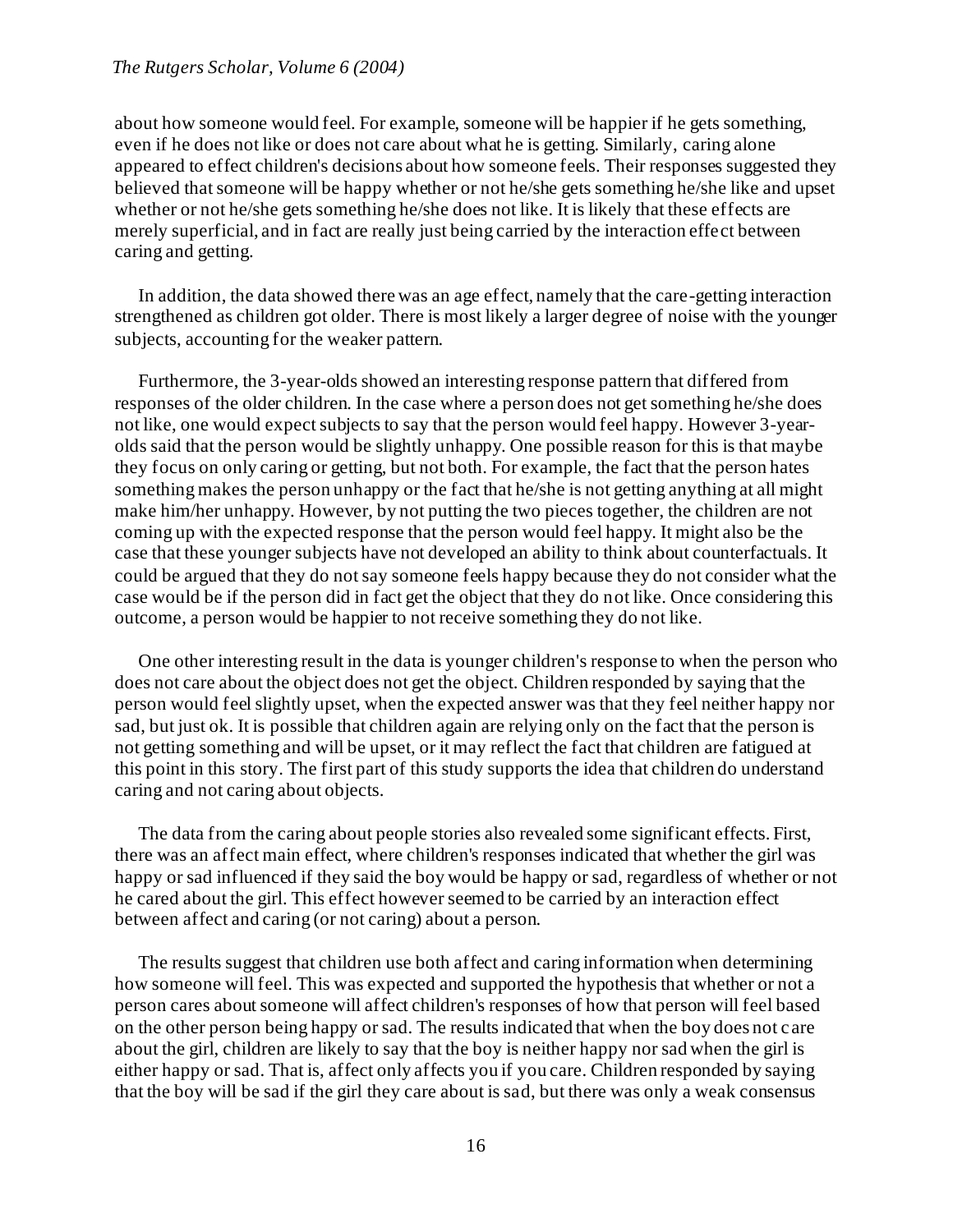that the boy will be happy if the girl they care about is happy. This seems to reflect an 'honest' response of children that is perhaps less readily expressed by adults. When someone else is happy, adults act as if they are happy for that person, but generally it is probably more of an act of politeness then sincere happiness. Age collapsed across age groups, indicating no age effect. Even young 3-year-olds share similar feelings in regard to caring about people as adults do.

Given these positive results on understanding not caring, we can proceed to test preschooler's judgments of intention. Will preschool children make moral-based judgments of intention, as adults do in Knobe scenarios, or will preschoolers make only fact-based ('theory of mind') judgments of intention?

# **Experiment 2**

# **Method**

#### *Subjects*

The subjects were 120 children enrolled in preschools and daycare programs through out central New Jersey. There were 26 children that were three-years-old (ranging from 39 to 48 months, mean age  $43.1$  months,  $SD = 3.1$  months),  $47$  children that were four-years-old (ranging from 48 to 59 months, mean age 53.6 months,  $SD = 3.6$  months), 39 children that were fiveyears-old (ranging from 60 to 72 months, mean age  $65.2$  months,  $SD = 3.7$  months) and 8 children that were six-years- old (ranging from 72 to 80 months, mean age 74.1 months,  $SD =$ 2.7 months). Another 8 children were tested but not included in the data for one of several reasons, most commonly because of failing the basic control questions (as opposed to the caring control question), but also because of shyness and in one case, a mistake by the experimenter. Subjects were randomly assigned to one of two conditions, either the upset condition or the happy condition. For three-year-olds, 13 were in the upset condition, and 14 were in the happy condition. There were 26 four-year-olds in the upset condition, and 23 four-year-olds in the happy condition. 19 five-year-olds were in the upset condition and 22 five-year-olds were in the happy condition. Finally, for six-year-olds, there were 4 in the upset condition, and there were 4 in the happy condition.

# *Design*

Children were given one of two conditions (see appendix). In the upset condition, a boy does not care that a girl will get upset and performs an action that makes the girl upset. Children have to make a moral judgment about whether the boy makes the girl upset on purpose or not, and they have to successfully attribute the mental state of not caring to the boy. Control questions were given to confirm that children were remembering the story. The first set of control questions asked about how both the boy, who loves frogs, and girl, who hates frogs, each felt about a frog. Keeping the child involved in the story, they were then asked why they thought the girl would get upset if the boy brought the frog over. If a child did not give the correct answer or if they gave no answer, the experimenter told them the correct response. Before moving on with the story however, the experimenter went over this part of the story one more time with the child to make sure they understood why the girl would get upset. In anticipation of a control question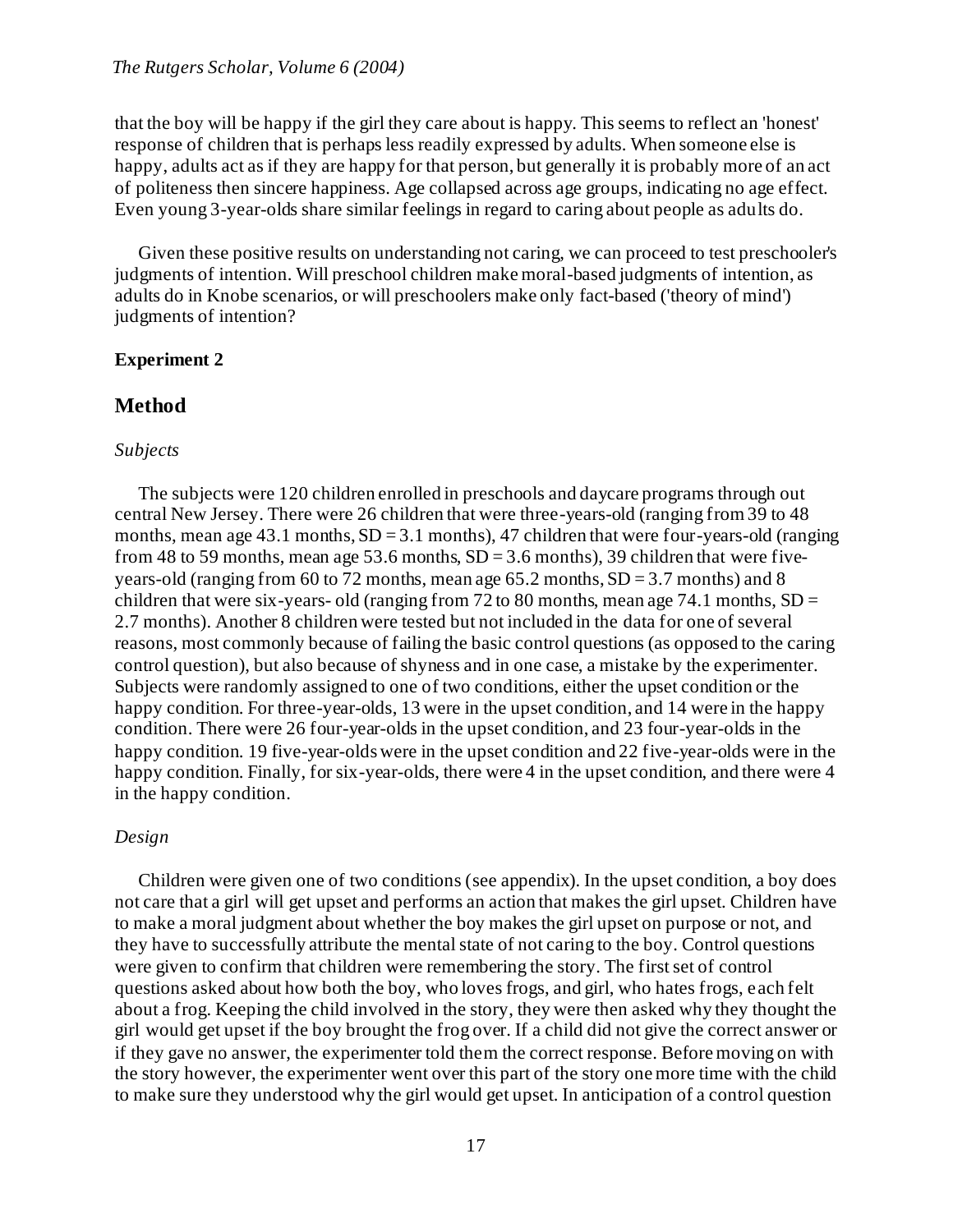that was giving younger children a difficult time in pilot studies, the experimenter made a disclaimer to each subject to listen carefully to what the boy said next. To check if the child followed this complicated portion of the task, the experimenter slowly and clearly asked the child a control question about whether the boy cares that the girl will get upset. If the child answered this "care" control question incorrectly, the experimenter said, "ok, lets do the story again," and started the story over from the beginning. If a child failed this "care" control question a second time, the experimenter made a note on the score sheet. This "care" control question requires the child to use their "theory of mind" in that they have to attribute a mental state to the boy. The child is finally asked the test question at the end of the story, requiring them to make a moral judgment. Instead of using the word "intentionally," the child was asked if an action was done "on purpose," because children find the expression "on purpose" easier to comprehend than "intentionally."

In the happy condition, the boy does not care that the girl will be happy and does something that makes her happy. Children have to make a moral judgment in deciding if the boy makes the girl happy on purpose or not on purpose as well as attribute a mental state, namely, "not caring she will be happy" to the boy. Children were asked the same line of control questions, gauging how well they were following the details of the story. The experimenter slowly and clearly asked the child the "care" control question about whether the boy cares that the girl will be happy. Again, this "care" control question requires the child to use a theory of mind in that they he/she has to attribute a mental state to someone else. The child is finally asked the test question at the end of the story, requiring them to make a moral judgment.

## *Materials/Apparatus*

Two child toy dolls were used to act out the stories. One of the dolls was a boy and the other was a girl. A toy frog was used when telling the story, which belonged to the boy. The stories were acted out on a tabletop.

## *Procedure*

An undergraduate assistant individually brought children to the testing area, which was either a separate room or a quiet part of the classroom. The child was asked to have a seat next to the experimenter. A camera was set up facing towards the front of the child as an undergraduate assistant videotaped the story. The videotaping was for data purposes. Before jumping into the story, the experimenter talked to the child first, asking him/her questions such as if they liked hearing stories, how old they were, etc, just to get them talking. The experimenter then proceeded to tell the child that he/she they was going to hear a story. Using two toy dolls, a boy and a girl, and a toy frog, the experimenter told the story while acting it out with the props. At the start of the story, the boy and girl are standing apart from each other and the child is required to use their imagination as they are told that the boy and girl are at their respective houses. The experimenter than took out a frog from a basket on the ground that was not visible to the child, and asked the child what the boy had with him, as the frog was placed next to the boy. The experimenter proceeded with the story with the props in the same position. After the child answered the "care" control question, the child was then shown the boy bringing the frog over the girl's house by moving the boy doll and toy frog next to the girl doll. Finally, the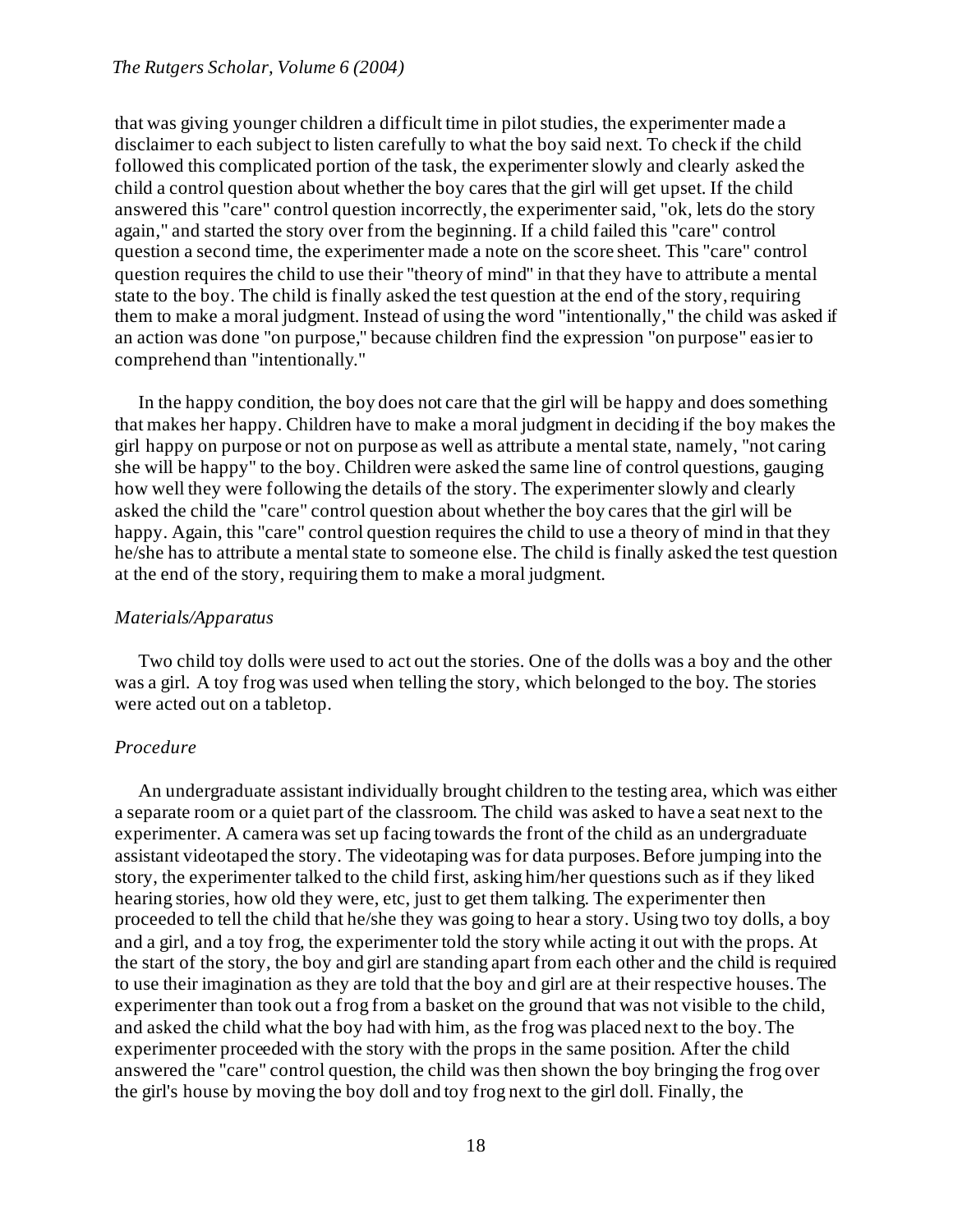experimenter asked the test question, that is, was the action done on purpose. The experimenter recorded the subject's responses on a score sheet immediately after the response. The child was told that he/she did a great job and was asked if he/she would like a sticker. Each chiled was also given a certificate to bring home, recognizing participation in the study.

If a child failed the "care" control question the props were taken off the table, and the boy and the girl were re-introduced as the experimenter started from the beginning of the script.

If a child failed the "care" control question a second time, the experimenter went on with the story as if the subject answered it correctly, and recorded their response to the test question. However, it was also recorded that the child failed the control question.

If a child failed any of the earlier control questions before the "care" control question, the experimenter helped the child by either repeating the part of the story relevant to the control question, or starting the story over. If a child failed an earlier control question twice, was too shy, or the child no longer wanted to hear the story, the story was stopped. The child was given a sticker and a certificate, and was thanked for participating in the study.

## *Results*

Subjects were categorized as having said "yes" or "no" to the On Purpose question across Good effect/Bad effect stories. Preliminary analysis showed that a substantial number of subjects failed the Care That control question. Data were divided according to passing or failing this control question and analyzed separately. 46 out of 120 subjects (38%) failed the control question while 74 (61.6%) passed. Ages of passer/failers were compared by t-test, which showed a significant difference between the two groups  $(t_{118} = 5.2, p < 0.001$ , two-tailed). The average age of the failers was 4 years and 3 months while the average age of the passers was 5 years 0 months. For the On Purpose question, control failers responded similarly across the Happy/Upset conditions ( $\&$ KHgr;<sup>2</sup> < 0.1, n.s.) with an overall bias to respond "yes" more often than "no", 74% vs. 26%, respectively (two-tailed Binomial probability =  $0.002$ ). Control passers showed a quite different pattern (see Figure 3). There was no over all bias for passers (44.6% "yes" vs. 55.4% "no") (two-tailed Binomial  $= 0.4$ , n.s.). Instead, passers tended to answer, "yes," to the On Purpose question when the side effect was bad (59.5% "yes" vs. 40.5% "no") and, "no," when the side effect was good (29.7% "yes" vs. 70.3% "no") (Upton's  $\&$ KHgr;<sup>2</sup> = 6.53, p  $= 0.005$ , one-tailed).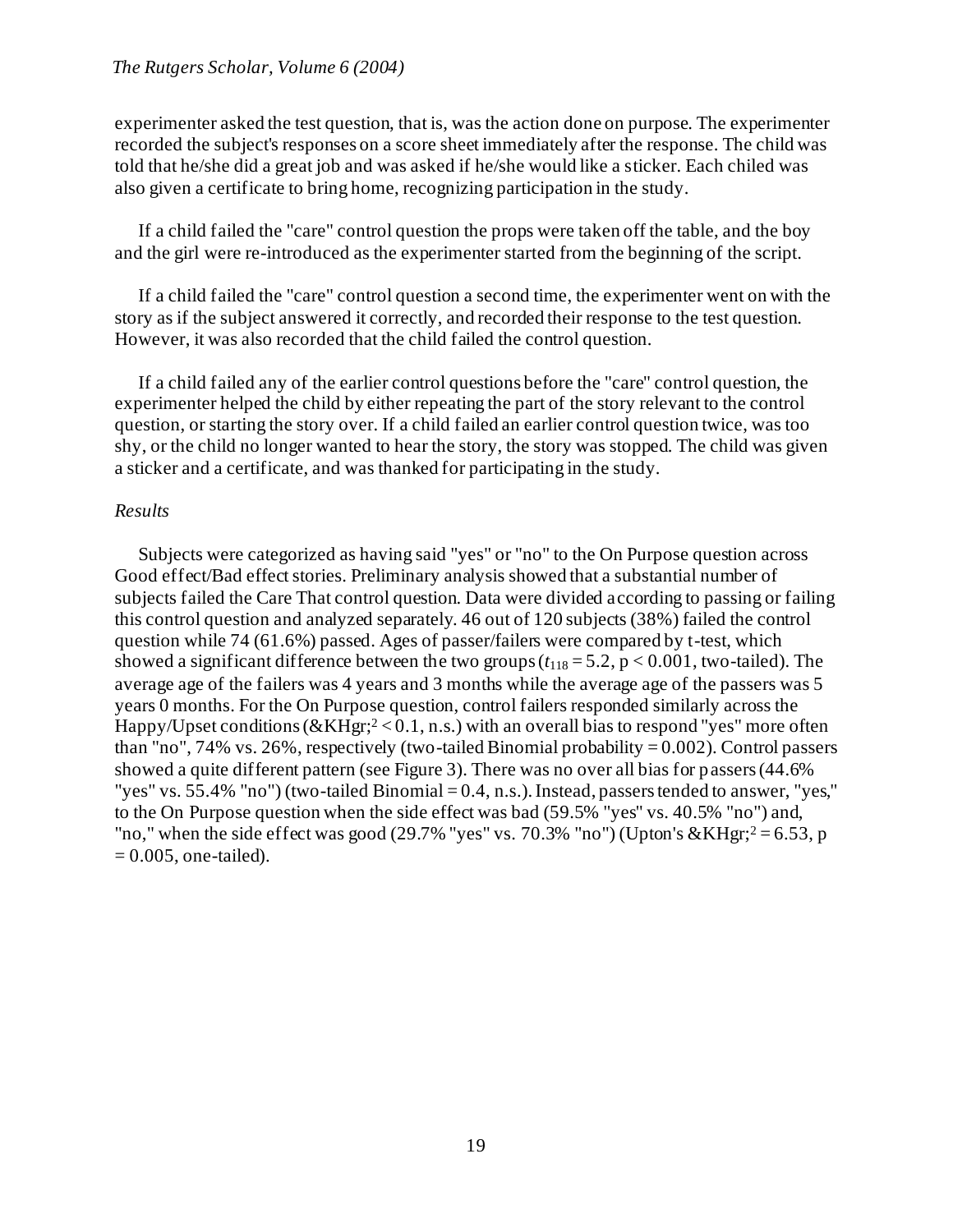



### *Discussion*

Subjects were split into two groups, those who passed the care control question and those who failed it. There was a significant difference between the ages of the passers and failers, with failers on average being younger by nine months. The difference in age may be due to the fact that the syntax of the control question is too complicated for some of the younger subjects. The care control question contains a propositional attitude with a complementizer that takes on a proposition, "…cares that p…" known as an embedded proposition. It is known that younger children have a hard time processing sentences with embedded propositions (Taylor, 1988).

Failers did not show the adult response pattern. Interestingly, there was a substantial effect where they showed an overall "yes" bias to both the happy and upset conditions. Considering that information from the care control question showed that these subjects believed that the boy cares about the relevant outcome, that is, he cared about making her upset, this could be interpreted as meaning that he wanted to upset the girl on purpose in the upset story. Similarly, in the happy story, children answer the control question believing that the boy cares that the girl will be happy. Therefore, it seems possible that they would say the boy makes the girl happy on purpose, simply because he cares about doing so.

Subjects who passed the care control question did show the adult response pattern. There was a predicted bias that there would be more "yes" answers in the upset condition and more "no" responses in the happy condition. This prediction was supported by the data. These subjects said that an action is done on purpose when a person does not care that the action will bring about a negative outcome. However, like adults, children switched their response when a person does not care that an action will cause a positive outcome. Here subjects say that the action was not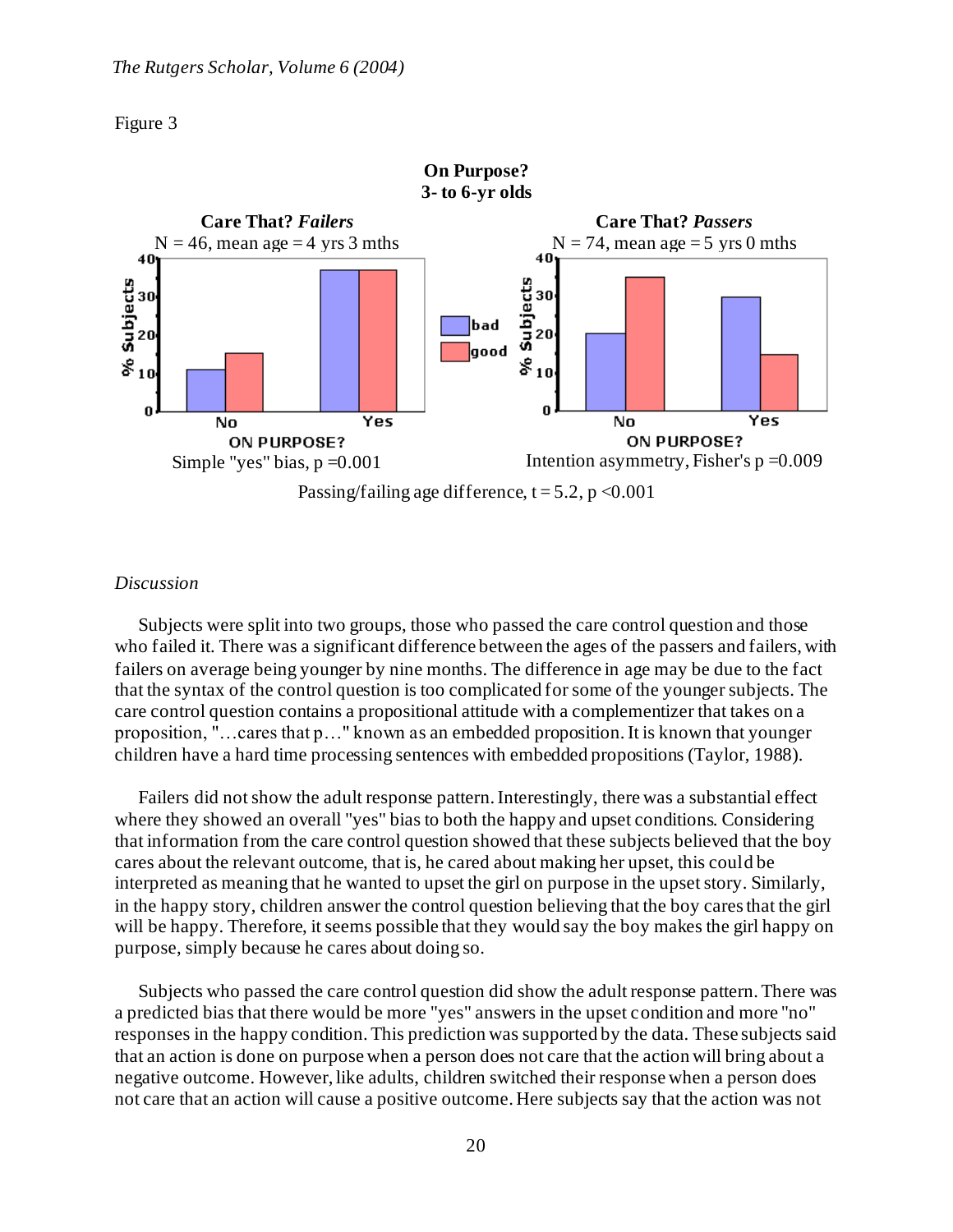done on purpose. For children who understand caring and not caring, it appears that judgments of intention are being driven by moral judgments.

# **General Discussion**

From this study, there is strong evidence that children begin to make moral-based intention judgments, at the latest, by the fifth birthday. The results suggest that children with an understanding of *not caring* consider an outcome as intentional or unintentional according to the moral valence of the outcome when making a moral judgment. Consistent with findings by Shultz (1986) that suggest children have a variety of moral concepts in place at 5-years of age, the 5 year mark in child development would seem to be the limiting factor in children's ability to make moral-based intention judgments since theory of mind ability is acquired at the latest, by the fourth birthday. A follow up study in this regard is to try to simplify the task and see if younger children also show moral-based intention judgments.

The task could be simplifed by substituting "*care that*" with "*care about*" in the screening care control question. Younger children tend to fail to understand *care that* but do understand *care about*. It is expected that children will have an easier time dealing with the care about phrase since it has no embedded propositions, which have previously been shown to be difficult for younger children to process. However one linguistic complication that arises with this substitution is whether or not the meaning changes if the phrases are swapped. In addition, this changing of phrases causes additional changes to the original care control question, since the proposition p in *care that* cannot be directly placed into the *care about* phrase without moving words around. Rather than get caught up in the linguistic debate over modulation, the idea that words in a sentence affect the meaning of other words in the sentence, the concern here focuses on cognitive development. Given that "care" is the prepositional attitude component of a mental state, understanding of "care" relies on theory of mind ability. Thus the difference in young children's understanding of *care that* and *care about* probably reflects a development in the theory of mind domain.

As soon as the appropriate theory of mind development regarding *care that* has taken place, children show the adult moral-based judgment of intention, without further development being necessary. Given that an actor does not care about an outcome, children show the crossover effect of saying that an outcome was intended if it was harmful but unintended if it was beneficial. The results of the study suggest that children begin to show the asymmetric, adultlike response patterns when making moral judgments once they have a hold of *care that*. Before then, they demonstrate an overall "yes" bias to an outcome being intentional regardless if it is harmful or beneficial, possibly because they interpret *cares that* to mean that an actor wants to upset or make another person happy. If this is the case, they may be employing fact-based, theory of mind judgments of intention. A noteworthy extension of this research would be running these studies on autistic populations. Considering that children with autism have a deficit in theory of mind, it would be interesting to see if they perform like the failers in this study, indicating the significance of a lack of mental state attribution, or if they would show the adult response patterns, indicating that they are still capable of making moral based judgments of intention even without a normal theory of mind. This study would give insights into the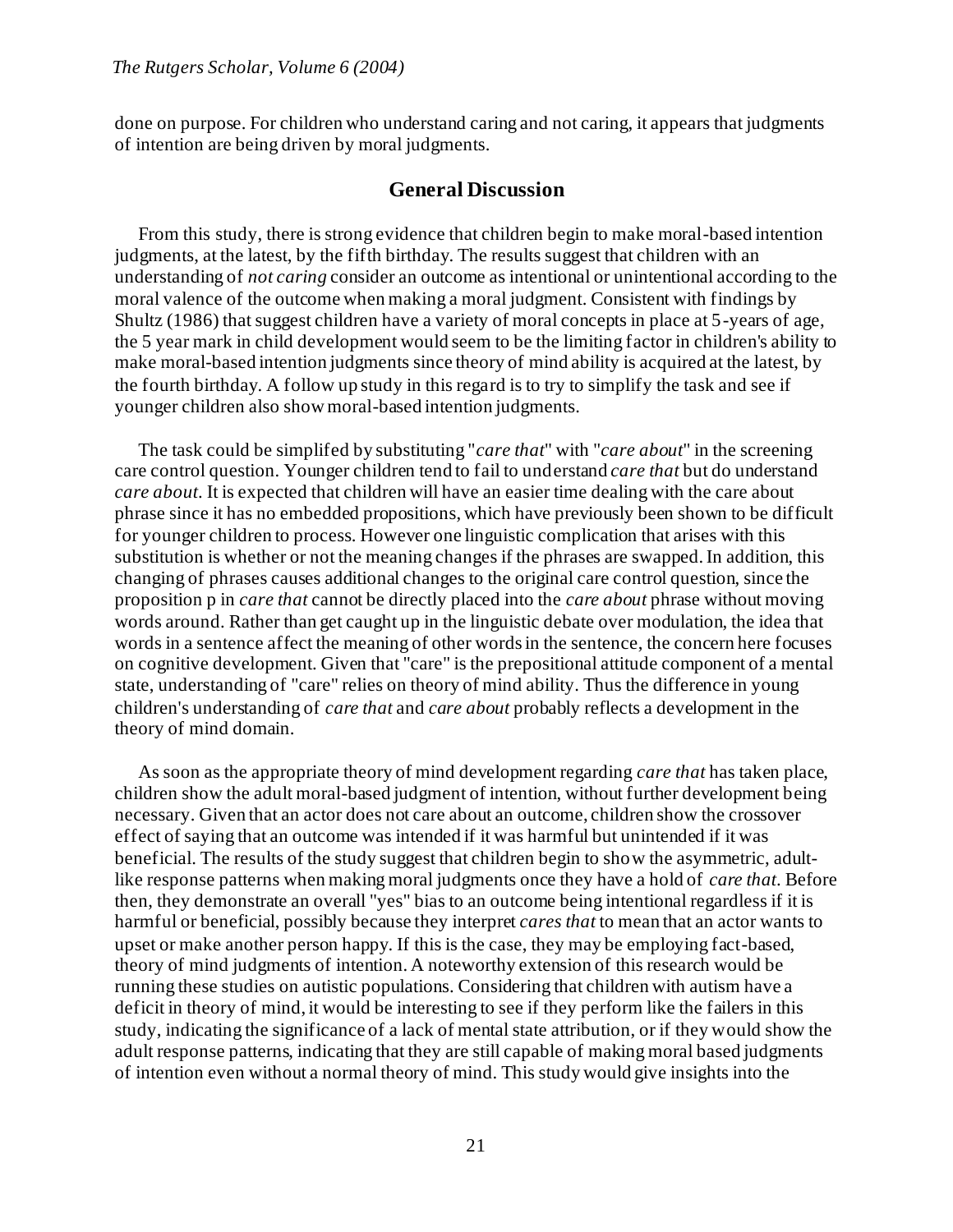degree to which fact-based intention judgments are used compared to moral based intention judgments in a moral context.

The findings here suggest that theory of mind and moral judgment are separate but interacting domains. *Caring/not caring* attributions occur independently from moral judgment decisions, but both pieces of information are used in determining if an outcome of an act was intentional. That is, children use their theory of mind ability to understand not caring which interacts with their judgments of moral valence of an outcome to decide whether an action was performed intentionally or unintentionally. The result is asymmetric intention judgments.

# **References**

Astington, Janet W. Children's comprehension of expressions of intention. [Journal Article] *British Journal of Developmental Psychology. Vol 4(1) Mar 1986, 43-49. British Psychological Society, United Kingdom*

Astington, Janet W; Gopnik, Alison. Developing understanding of desire and intention. [Chapter] *Whiten, Andrew (Ed). (1991). Natural theories of mind: Evolution, development and simulation of everyday mindreading. (pp. 39-50). xiv, 362pp.*

Bartsch, Karen; Wellman, Henry M. Children talk about the mind. [Authored Book] (1995). *viii, 234pp.*

Baron-Cohen, S., Leslie, A.M., & Frith, U. (1985). Does the autistic child have a "theory of mind"? *Cognition*, 21, 37-46.

Darley, John M; Shultz, Thomas R. Moral rules: Their content and acquisition. [Journal Article] *Annual Review of Psychology. Vol 41 1990, 525-556. Annual Reviews, US*

Duska, Ronald; Whelan, Mariellen. Moral development: A guide to Piaget and Kohlberg. [Book] *(1975). 128pp.*

Feinfield, Kristin A., Patti P. Lee, Eleanor R. Flavell, Frances L. Green, John H. Flavell, Young Children's Understanding of Intention, Cognitive Developmen[t 14 \(3\)](http://www1.elsevier.com/cdweb/journals/08852014/viewer.htt?vol=14&viewtype=issue&iss=3#S088520149900015) (1999) pp. 463-486.

Flavell, J.H., & Miller, P.H. (1998). Social Cognition. In W. Damon (Series Ed.) & D. Kuhn & R.S. Siegler (Vol. Eds.), *Handbook of child psychology: Vol. 2. Cognition, perception, and language* (5th ed., pp.851-898). New York: Wiley.

Gilligan, Carol. In a different voice: Psychological theory and women's development. [Authored Book] *(1982, reprinted 1993). xxx, 184pp.*

Kohlberg, Lawrence (1981) Essays on Moral Development: Vol. I. *The Philosophy of Moral Development* (San Francisco: Harper and Row).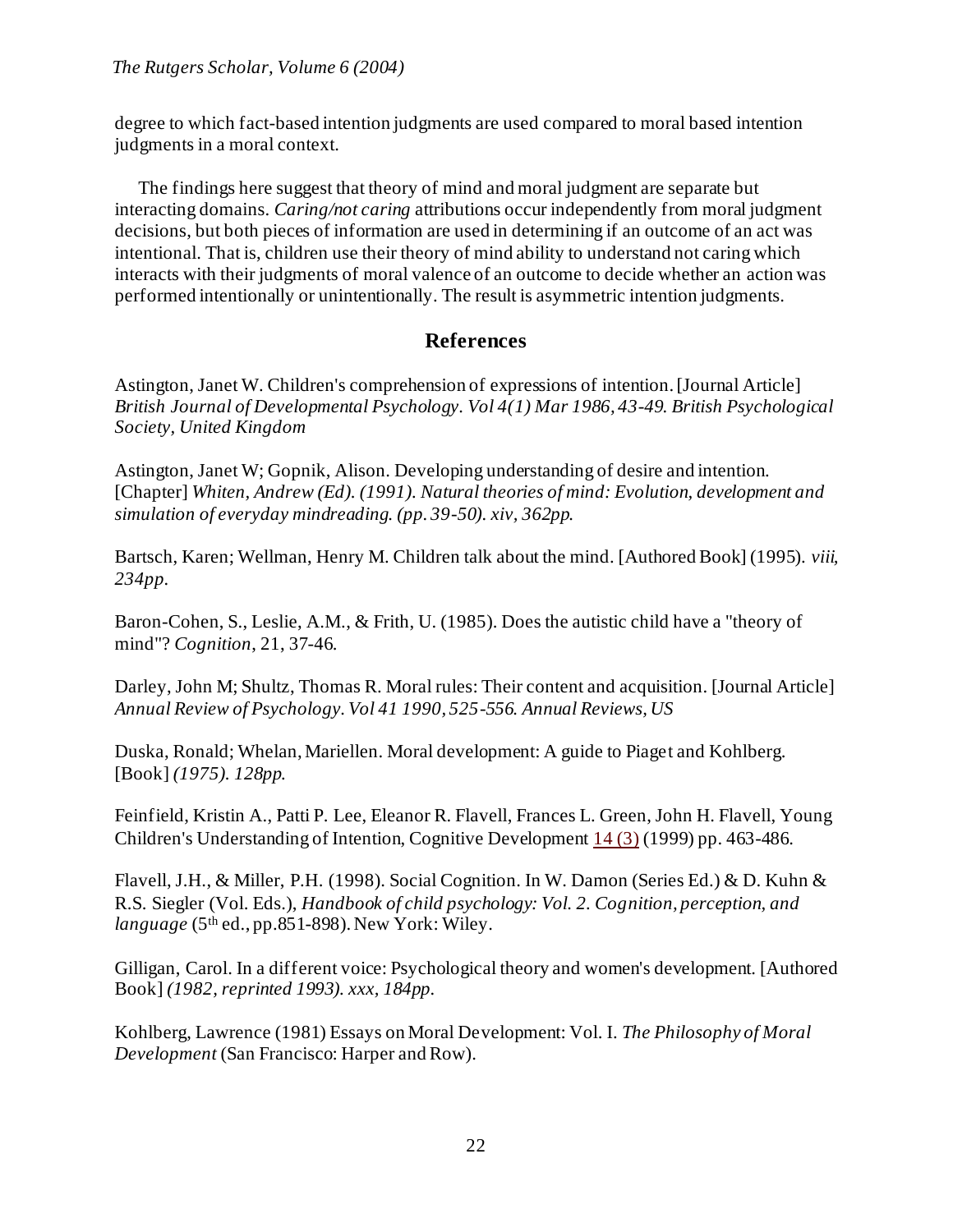Knobe, J. (2003). "Intentional Action and Side Effects in Ordinary Language." *Analysis*, 63, 190- 193.

Lapsley, Daniel K. Moral psychology. [Authored Book] (1996). *xiv, 289pp.*

Leslie, A.M. (2000b). 'Theory of mind' as a mechanism of selective attention. In M. Gazzaniga (Ed.), *The New Cognitive Neurosciences*, 2nd Edition. (pp. 1235-1247). Cambridge, MA: MIT Press.

Meltzoff, Andrew N; Gopnik, Alison; Repacholi, Betty M. Toddlers' understanding of intentions, desires and emotions: Explorations of the dark ages. [Chapter] *Zelazo, Philip David (Ed); Astington, Janet Wilde (Ed); et al. (1999). Developing theories of intention: Social understanding and self-control. (pp. 17-41). xi, 358pp.*

Nelson, Sharon A. Factors influencing young children's use of motives and outcomes as moral criteria. [Journal Article] *Child Development. Vol 51(3) Sep 1980, 823-829. Blackwell Publishers, US*

Nucci, Larry P; Nucci, Maria S. Children's social interactions in the context of moral and conventional transgressions. [Journal Article] *Child Development. Vol 53(2) Apr 1982, 403-412. Blackwell Publishers, US*

Piaget, J. (1977) *The Moral Judgment of the Child*. London: Penguin (originally published 1932).

Pratt, Chris; Bryant, Peter. Young children understand that looking leads to knowing (so long as they are looking into a single barrel). [Journal Article] *Child Development. Vol 61(4) Aug 1990, 973-982. Blackwell Publishers, US*

Premack, David; Woodruff, Guy. Does the chimpanzee have a theory of mind? [Journal Article] *Behavioral & Brain Sciences. Vol 1(4) Dec 1978, 515-526. Cambridge Univ Press, US*

Roth, D., & Leslie, A.M. (1998). Solving belief problems: Toward a task analysis. *Cognition*, 66, 1-31.

Scholl, B.J., & Leslie, A.M. (1999b). Modularity, development and 'theory of mind'. *Mind & Language*, 14, 131-153

Shantz, C. (1983). Social Cognition. In J.H. Flavell & E. M. Markman (Eds.), *Handbook of Child Psychology, Vol. 3: Cognitive Development*, 4th edition. (pp.495-555). New York: Wiley.

Shultz, Thomas R; Wright, Kevin; Schleifer, Michael. Assignment of moral responsibility and punishment. [Journal Article] *Child Development. 57(1) Feb 1986, 177-184. Blackwell Publishers, US*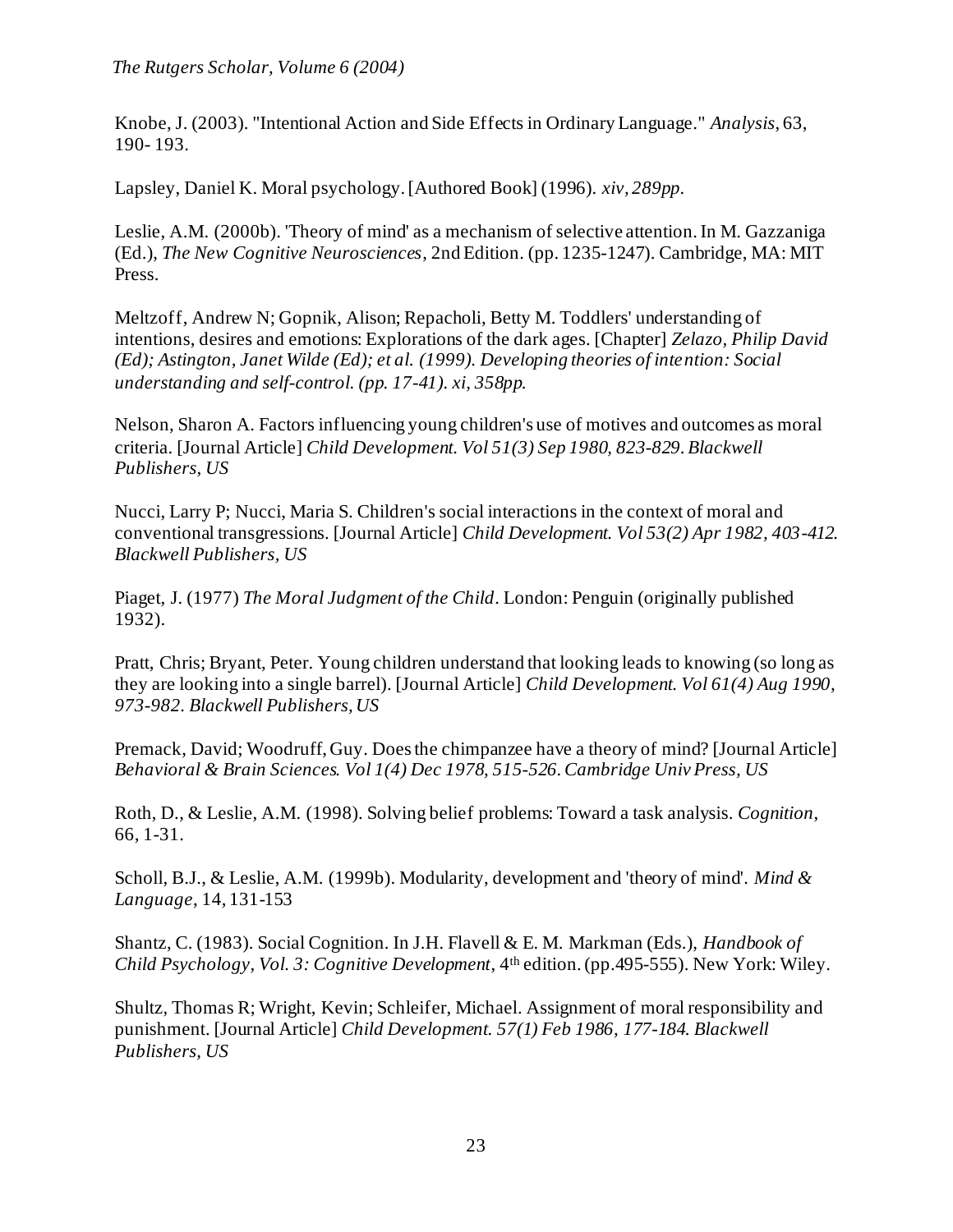Shweder, Richard A; Mahapatra, Manamohan; Miller, Joan G. Culture and moral development. [Chapter] *Kagan, Jerome (Ed); Lamb, Sharon (Ed). (1987). The emergence of morality in young children. (pp. 1-83). xx, 354pp.*

Smetana, Judith G; Braeges, Judith L. The development of toddler's moral and conventional judgments. [Journal Article] *Merrill-Palmer Quarterly. Vol 36(3) Jul 1990, 329-346. Wayne State Univ Press, US*

Surian, L., & Leslie, A.M. (1999). Competence and performance in false belief understanding: A comparison of autistic and three-year-old children. *British Journal of Developmental Psychology*, 17, 141-155.

Taylor, M. (1988). Conceptual perspective taking: Children's ability to distinguish what they know from what they see. *Child Development*, **59**, 703-718.

Turiel, E. 1983. *The Development of Social Knowledge: Morality and Convention*. New York: Cambridge University Press.

Wimmer, Heinz; Perner, Josef. Beliefs about beliefs: Representation and constraining function of wrong beliefs in young children's understanding of deception. [Journal Article] *Cognition. Vol 13(1) Jan 1983, 103-128. Elsevier Science, Netherlands*

# **Appendix A**

## <span id="page-23-0"></span>**Experiment 1**

# **Practice Story**

Today I have a couple of stories for you. But before we get to the stories I want to show you something. I want to tell you about our pink scale. Now our pink scale tells us about things that are good, things that are bad, and things that are just ok. Over here we have stars. Stars mean something is good. So if you think something is good, I want you to point to the stars. Over here we have x's. X's mean something is bad. So if you think something is bad, I want you to point to the x's. Over here we have nothing. Nothing means something is just ok. So if you think something is ok, I want you to point to over here. Let's try it out.

What do you think about eating ice cream? Do you think ice cream tastes good to eat, do you think ice cream tastes bad to eat, or do you think that ice cream tastes just ok to eat? Do you think ice cream tastes a little good to eat, or do you think ice cream tastes very good to eat?

What do you think about eating bugs? Do you think bugs taste good to eat, do you think bugs taste bad to eat, or do you think that bugs taste just ok to eat? Do you think it tastes a little bad to eat bugs or do you think it tastes very bad to eat bugs?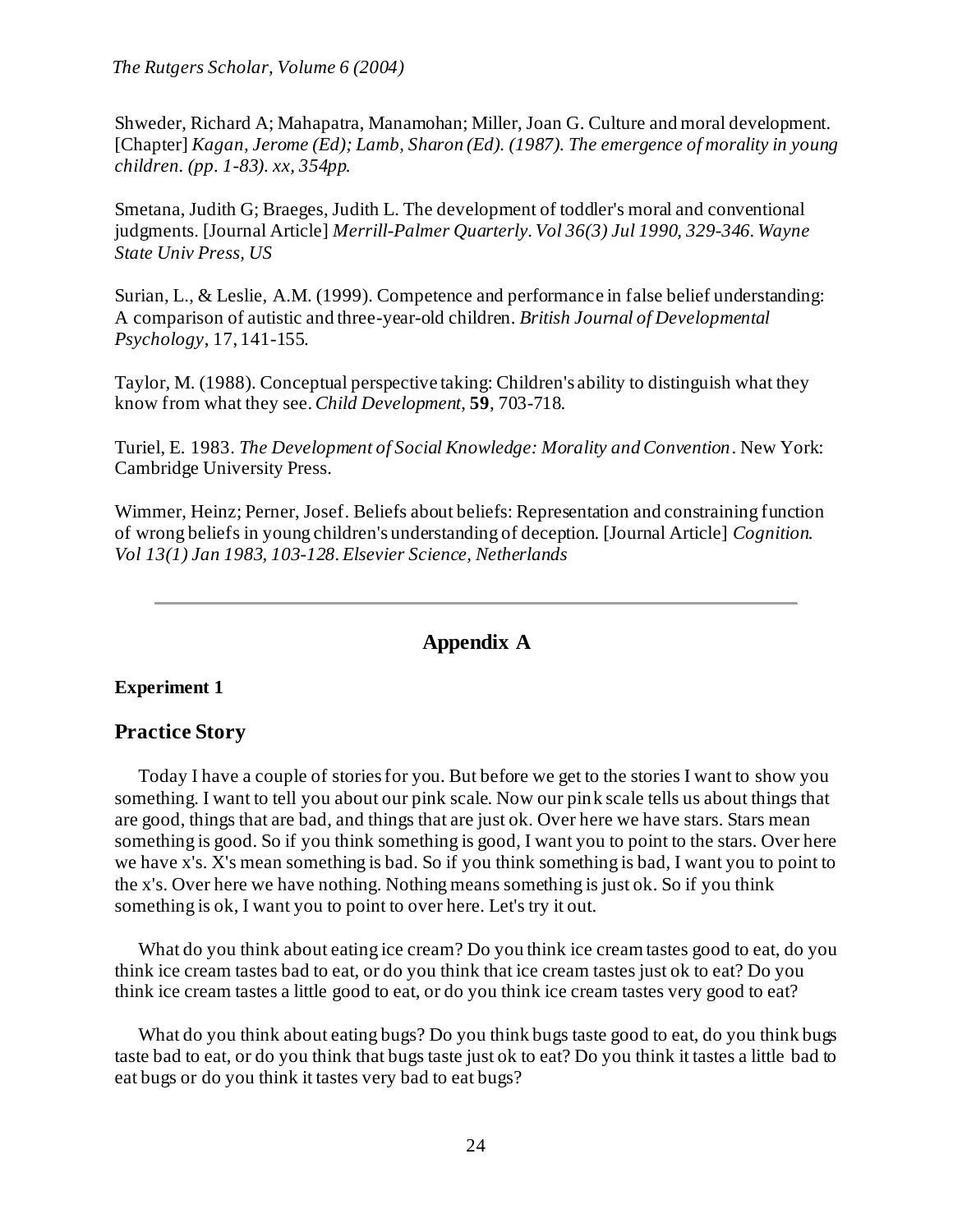What do you think about drinking water? Do you think water tastes good to drink, do you think water tastes bad to drink, or do you think that water tastes just ok to drink? (What do you think is something that tastes just ok to eat? Ok, so where would you point if I asked what do you think about \_\_\_\_?)

This is our other scale, our white scale. Our pink scale told us about things that are good, things that are bad, and things that are just ok. This one tells us about how people feel. Over here we have a happy face. A happy face means someone feels happy. So if you think someone feels happy, I want you to point here. Over here we have a sad face. A sad face means someone feels sad. So if you think someone feels sad, I want you to point here. Finally, over here we have a plain face. A plain face means someone feels just ok. They are not happy and they are not sad. They feel ok. So if you think someone feels just ok, I want you to point over here.

# **Story 1 - Object Task**

# **Condition 1 - Gets food object**

Look at these three kids! This is Ryan, this is Helen, and this is Pablo. They are at a birthday party.

And look what they get. They each get a peanut butter and jelly sandwich.

Now Ryan **loves** peanut butter and jelly sandwiches. So when he gets a sandwich, how does that make him feel?

And Helen **hates** peanut butter and jelly sandwiches. So when she gets a sandwich, how does that make her feel?

And Pablo **doesn't care** about peanut butter and jelly sandwiches. [He doesn't love them and he doesn't hate them]. So when he gets a sandwich, how does that make him feel?

[He'll feel OK, not happy, not sad, just OK]

# **Condition 2 - Does not get food object**

Now they are at a different birthday party, and look what happens.

Now Ryan loves peanut butter and jelly sandwiches. So when he does not get a sandwich, how does that make him feel?

And Helen hates peanut butter and jelly sandwiches. So when she does not get a sandwich, how does that make her feel?

And Pablo doesn't care about peanut butter and jelly sandwiches. [He doesn't love them and he doesn't hate them]. So when he does not get a sandwich, how does that make him feel?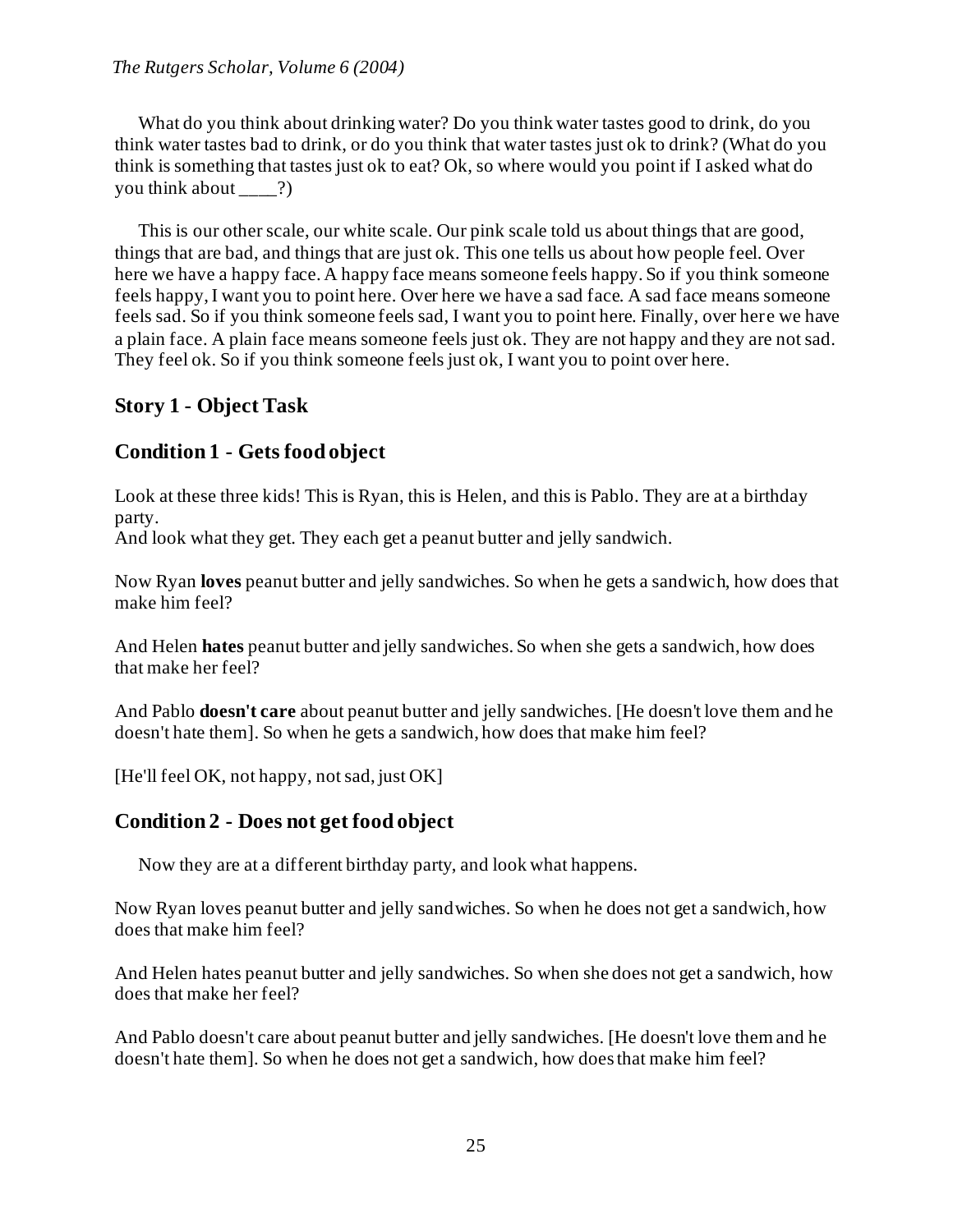[He'll feel OK, not happy, not sad, just OK]

# **Story 2 - Person Task**

Condition 1 - Cares about

Look this is Jon and this is Sarah. And Jon really cares about Sarah.

And right now Sarah is happy. So how does Jon feel about that?

But then Sarah trips and falls, and now she is sad. So how does Jon feel about that?

Condition 2 - Does not care about

Now here are two other kids. This is Justin and this is Nela. And Justin **doesn't care** about Nela. He doesn't like her and he doesn't dislike/hate her, he just doesn't care about her.

And right now Nela is happy. So, how does Justin feel about that?

Remember, Justin doesn't care how Nela feels.

But then Nela trips and falls, and now she is sad. So how does Justin feel about that?

# **Experiment 2**

Story 1 - Upset Condition

Here is a boy named Andy, and he's over at his house (put him on one side of the table). And here is a girl named Janine, and she's over at her house (put her on the other side of the table). And look what Andy has with him, he has a [frog - let child answer]. Now Andy *loves* frogs, but Janine *hates* frogs.

Now can you remember, does Andy love frogs? [Yes.] Does Janine love frogs? [No.]

Andy wants to bring the frog over to Janine's house, but she will get upset.

Why will she get upset? [Because she hates frogs.]

Now listen very carefully. Andy *does not care* that Janine will get upset. He is going to bring the frog over anyway.